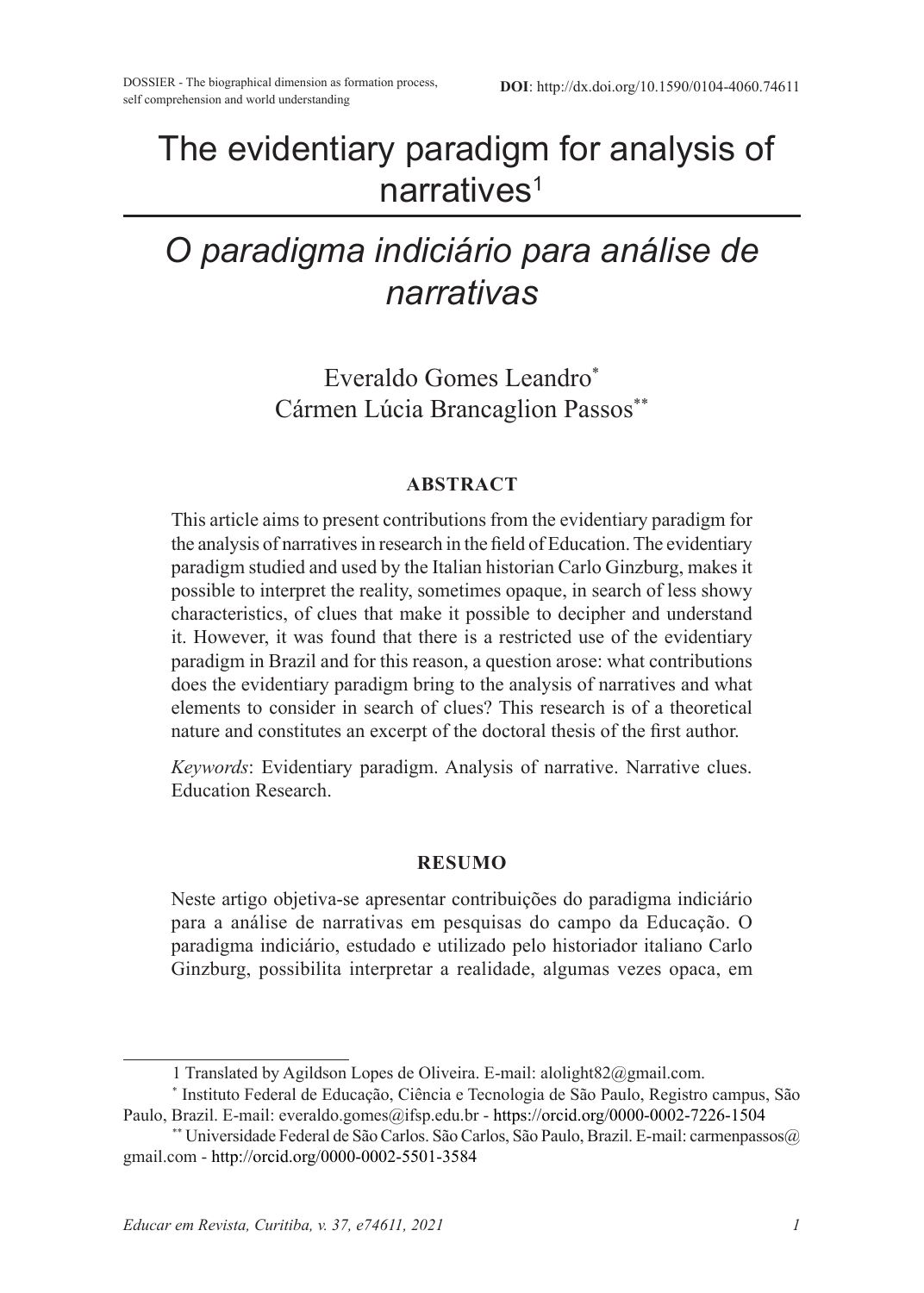busca de características menos vistosas, de indícios que permitam decifrá-la e compreendê-la. Porém, constatou-se que há uma utilização restrita do paradigma indiciário no Brasil, e por esse motivo surgiu uma pergunta: que contribuições o paradigma indiciário traz para a análise de narrativas e que elementos considerar, à procura de indícios? Esta pesquisa é de cunho teórico e constitui-se como um recorte da tese de doutorado do primeiro autor.

*Palavras-chave*: Paradigma indiciário. Análise de narrativas. Indícios narrativos. Pesquisa em Educação.

### **Introduction**

The human experience can be, in some way, reconstructed from a narrative. This special type of speech genre (BOLÍVAR; DOMINGO; FERNÁNDEZ, 2001) is currently chosen to investigate life stories, practices, worldviews, senses and meanings. In the area of Education, the narratives highlight the speeches of subjects who are sometimes on the margins of public policies, curriculum, bases and / or regulations. On the other hand, there is a polysemy in the use of the word "narrative". Teacher's writing, (auto) biographical narratives, experience narratives, life stories, memorials and class narratives are some of its current uses (NACARATO; PASSOS; SILVA, 2014, p. 702).

In this scenario, the analysis of narratives becomes, for the researcher, a challenge. Questions like, how to analyze a narrative, what elements to take into account during the analysis, come into existence. This challenge arose for the first author of this article in the development of his doctoral research. Looking to overcome this challenge, I realized<sup>2</sup> in the evidentiary paradigm, in the perspective proposed by the Italian historian Carlo Ginzburg, contributions to the analysis of narratives.

However, like Leonardi and Aguiar (2010), I observed that there is a restricted use of the evidentiary paradigm in articles in Brazil, theses and dissertations; predominant quotations from the chapter "Signs: Roots of an

2 In this text, as in the thesis, the first person of the singular was the predominant one. The self presupposes the other. Here the multiplicity of voices meets in the self and creates a polyphonic text (GIOVANI; SOUZA,2014). There is the self-advisor, the self-theorists, the self-members of the bank, among others. My word is forged by the word of the other, of many others (BAKHTIN, 1997).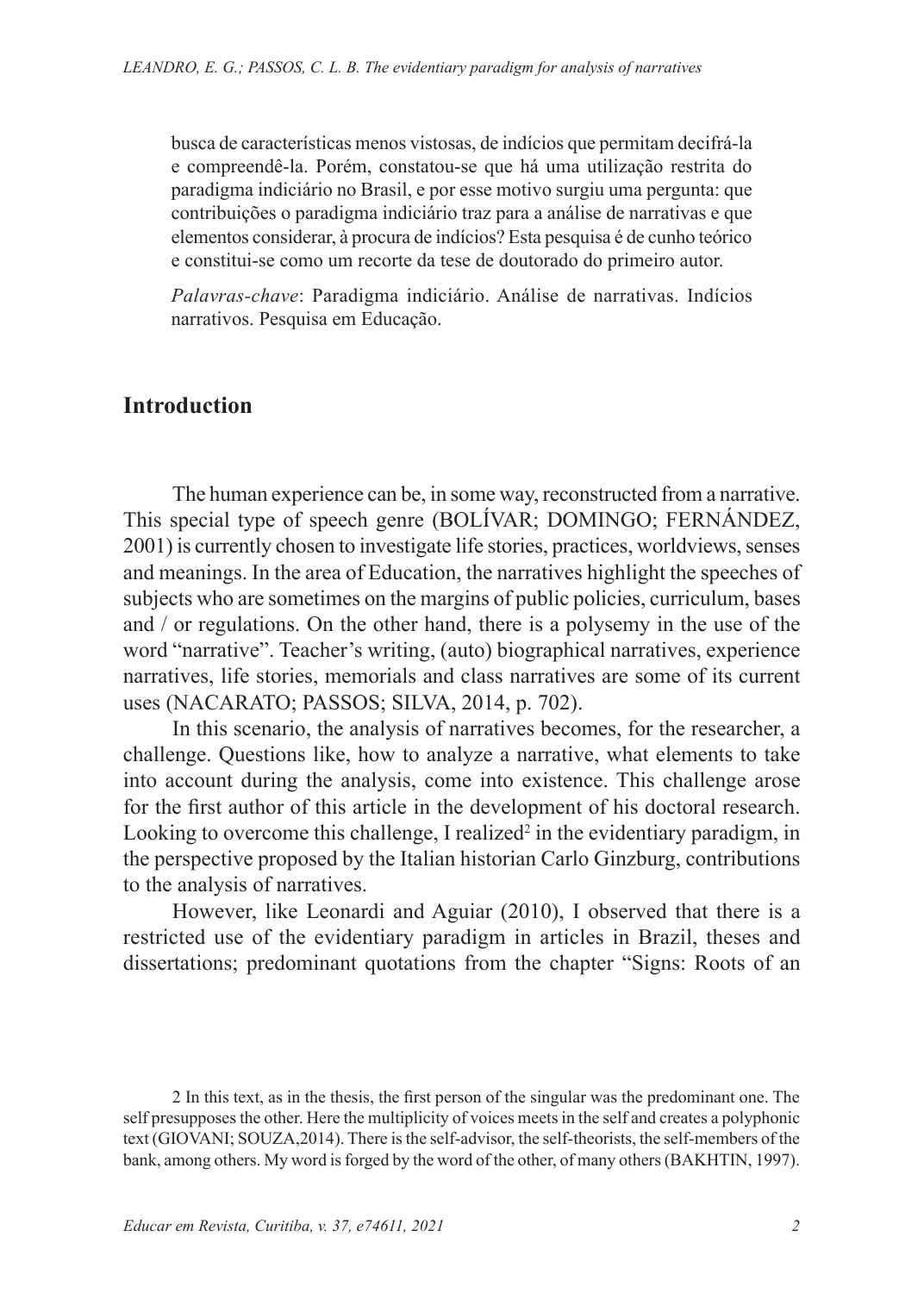evidentiary paradigm", from the book Myths, emblems, signs: morphology and history (GINZBURG, 1989), to the detriment of Carlo Ginzburg's other productions, as occurs in Cabrera's research (2012), Pimentel and Montenegro (2007) and Gomes (2017), for example; that investigative devices are used, as in the case of some types of interviews and questionnaires, which do not seem to dialogue with the paradigm, due to the way in which such devices are constructed and hinder the perception of evidence - central elements of the paradigm; and that the use of concepts associated with the evidentiary paradigm is not clear.

If, on one hand, I realized, in reading Ginzburg's research (1989, 1990, 1999, 2001, 2004, 2006, 2007, 2010, 2012, 2014), contributions to the analysis of narratives, on the other hand, I did not find Brazilian research (mainly theses and dissertations) that would indicate ways for me to use the evidentiary paradigm in my research<sup>3</sup>. Based on this motivation, I asked myself: what contributions does the evidentiary paradigm bring to the analysis of narratives and what elements to consider, looking for evidence?

In order to answer these questions, I present in this article contributions from the evidentiary paradigm for the analysis of narratives in research in the field of Education. This research is of a theoretical nature, and the text is structured in order to, at first, understand the work of "Carlo Ginzburg, the evidentiary paradigm and its assumptions" and, in a second, to present "Contributions of the paradigm for the analysis of narratives: looking for evidence".

## **Carlo Ginzburg, the evidentiary paradigm and its assumptions**

Carlo Ginzburg is an Italian historian. Born in Turin in 1939, son of the Jews Leone and Natalia Ginzburg. His father was a professor of Russian literature, and his mother was a novelist. Within a family of intellectuals, he understood from an early age the "literary dimension in the work of the historian" (GINZBURG, 1990, p. 255). This understanding later reflected on his way of making history and reconstructing and creating his own narratives.

<sup>3</sup> A survey of the research took place at the Bank of Theses and Dissertations of the Coordination for the Improvement of Higher Education Personnel (CAPES) and of the Brazilian Digital Library of Theses and Dissertations (BDTD) in two moments: one in 2017 and another in 2020, with the following terms: "evidentiary paradigm"; "Evidentiary paradigm and narratives"; "Evidentiary paradigm and Mathematical Education". In addition, different journals and articles that used the evidentiary paradigm in different areas of research were consulted.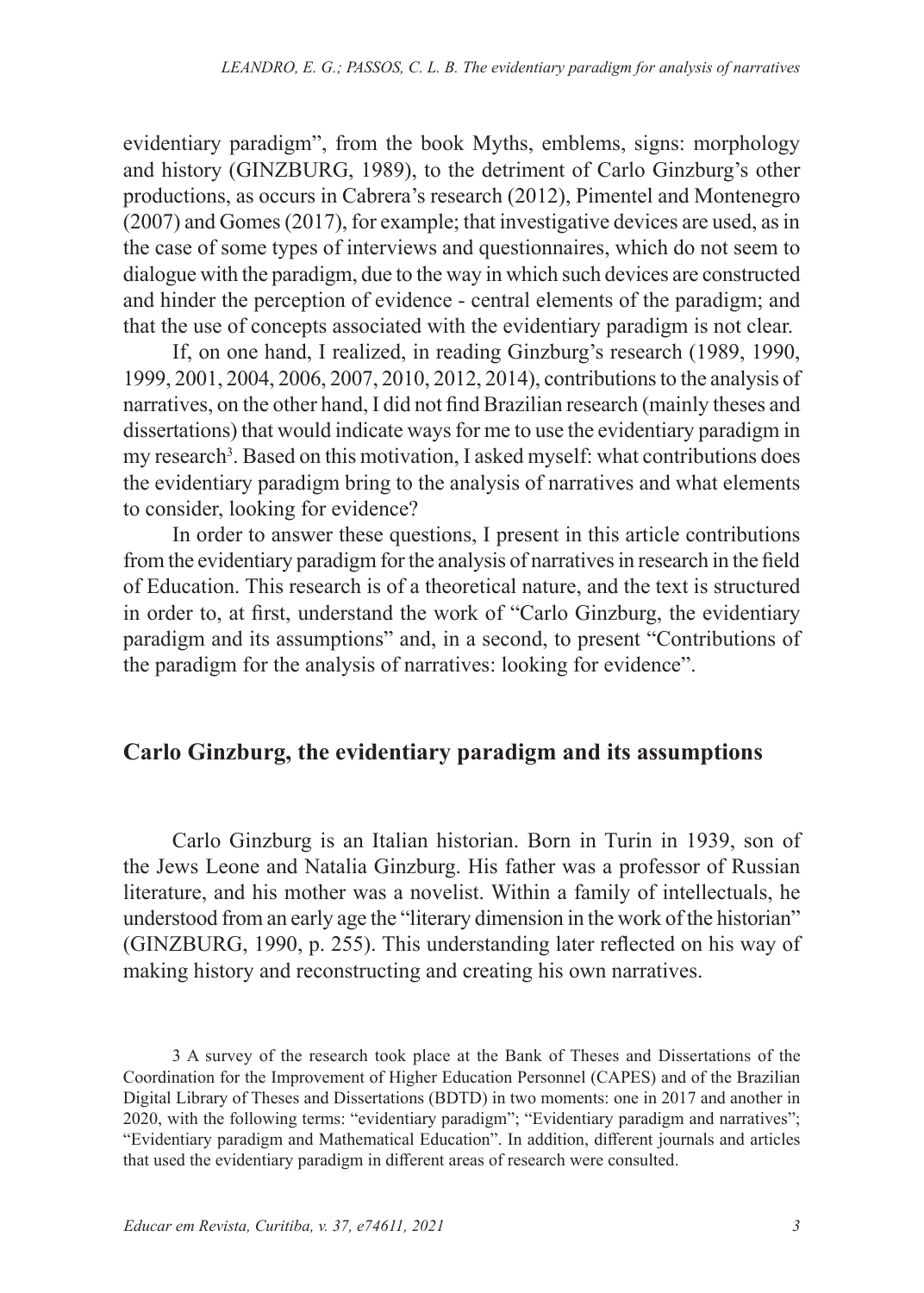Ginzburg, one of the founders of microhistory, developed this historiographic genre in which "object clipping is done on a microscopic scale, but exploring this object to exhaustion, in order to unveil the universe of a society beyond the protagonist of the study itself" (COELHO, 2014, p. 3).

The book "The Cheese and the Worms" is one of the best-known examples of a section explored to exhaustion by Ginzburg (2006). The narrative built there focuses on the life of a single subject: Domenico Scandella, an Italian miller who lived in the 16th century, better known as Menocchio. The abundant documentation on the process suffered by Menocchio by the Catholic Inquisition made it possible for Ginzburg to go back to popular culture in a pre-industrial Europe, marked by repression in Catholic countries and that led several people to be considered witches, healers or *benandanti* (expression of the district of Friuli in Italy to designate the sorcerers of good who fought, with branches of fennel, the evil sorcerers, devil worshipers).

Ginzburg (2006, p. 9) follows the tracks left by the documents about Menocchio and, thus, is able to know "what were his readings and discussions, thoughts and feelings: fears, hopes, ironies, anger, despairs". The narrative about Menocchio is built on the assumption of the dialectic between the macro and the micro, without forgetting what position one sees. In the case of "The Cheese and the Worms", the position we see is that of a miller, of the "world seen by a miller" (GINZBURG, 1999, s. p.).

The micro-stories constructed and investigated by Ginzburg, such as the one in The Cheese and the Worms, are possible from the epistemological model for interpretation, called the "evidentiary paradigm". In a broad sense, it can be said that the evidentiary paradigm is not based on the most striking characteristics of the researched situation, but is attentive to signs, sometimes imperceptible, symptoms, pictorial signs, details, marginal data and clues (GINZBURG , 1989).

The evidentiary paradigm emerged in the humanities around the 19th century. However, its appearance dates back to the first men and is related to the development of the narration itself: "the hunter would have been the first to 'narrate a story' because he was the only one capable of reading, in the silent (if not imperceptible) tracks left by the prey , a coherent series of events "(GINZBURG, 1989, p. 152). From apparently negligible data, human beings go back and tell other humans, through narration, a complex reality that they did not experience directly (footprints give evidence that an animal passed by the place, for example).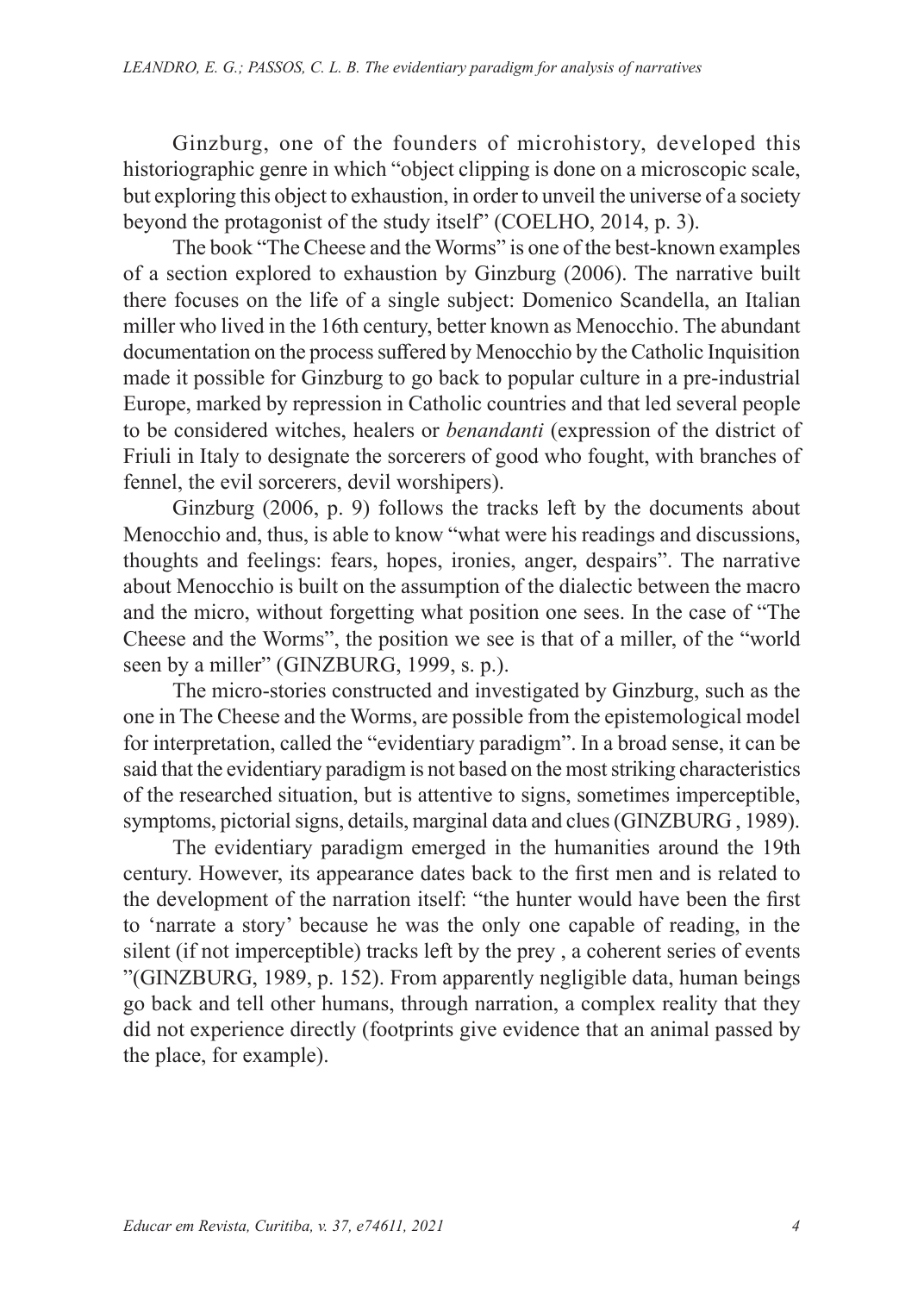The hunter, argues Ginzburg (2004), used the evidentiary paradigm as a *venatory* model (designed to understand the past) to affirm: "someone passed through there", while the people of Mesopotamia used it as a divinatory model – when the paradigm was designed to understand the future<sup>4</sup>.

The evidentiary paradigm, as a divinatory model, is present in the epic of the Flood of the Sumerian religion, for example. This epic, which later served as the basis for the Old Testament, tells that "full of envy of man, the gods resolved to completely destroy the race of mortals, drowning them. One of them, however, revealed the secret to an inhabitant of the land [...]" (BURNS, 1972, p.82, emphasis added). The revelations, from the indications of the arrival of a flood and the need to build an ark, helped to understand the future, with regard to periods of rain and floods of the land. Thus, the divinatory model is present both in the religions and in the culture of the peoples of Mesopotamia.

Currently, Ginzburg (1989) perceived the use of the evidentiary paradigm in Arthur Conan Doyle's character, Sherlock Holmes, in the method of Italian art historian Giovanni Morelli and in Freud's research for the development of psychoanalysis. In the three cases, argues Ginzburg (1989, p. 150), "perhaps infinitesimal clues allow us to capture a deeper, otherwise unattainable reality. Clues: more precisely, symptoms (in the case of Freud), clues (in the case of Sherlock Holmes), pictorial signs (in the case of Morelli)".

It is not surprising to see that Ginzburg saw in a literary work one of the first examples of metaphor and use of the evidentiary paradigm. In addition to the erudition present in his works and his family influence, Ginzburg (1990, p. 258) says that history books may not have been the most important things he read and states that "novels were the books that most touched him". Thus, Ginzburg understood that discovering the perpetrator of a crime, for Holmes, becomes a process of interpreting the evidence left behind and of paying attention to details that are imperceptible to many.

Garnica (1999) compared Holmes to Agatha Christie's character, Miss Marple. Holmes, from the evidence, builds the picture of a crime; Miss Marple, when she realized that "humanity comes down to cataloged copies of the fishmonger, the maid, the neighbor, the boyfriend of some lady's niece from St. Mary Mead" (GARNICA, 1999, p.12), part of predefined categories to characterize

4 According to the forms of knowledge, the evidentiary paradigm can be directed towards the understanding of the past (in deciphering, in the case of hunters and in medical semiotics, in its diagnostic face, for example), the present (politics) and the future (in divination, in the case of Mesopotamian peoples and in medical semiotics, in its prognostic face).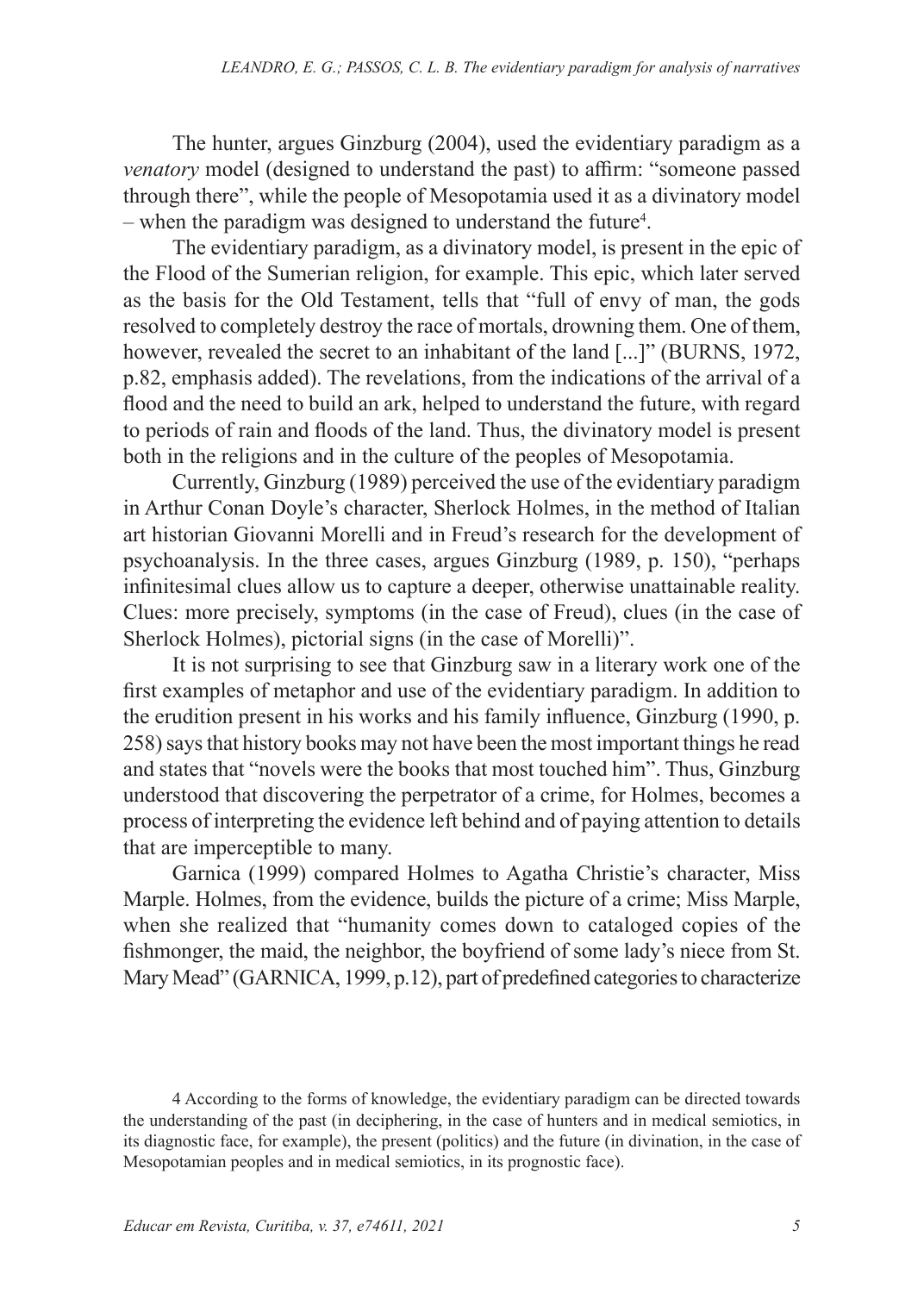anyone. Finally, Garnica (1999) concluded that the differences between inductive and deductive research methods<sup>5</sup> are present in the metaphors of Holmes and Miss Marple, and proposes that research in the specific area of Mathematics Education is associated with Holmes' stance, more than with Miss Marple.

Ginzburg (1989) also noticed this attitude in the work of Giovanni Morelli. With the pseudonym of Ivan Lermolieff, Morelli developed a method to identify copies of works of art: he realized that, to affirm that a painting is a copy of another, it is necessary to pay attention to the characteristics that are unlikely to be imitated by another painter, "it is necessary to examine the most negligible details and less influenced by the characteristics of the school to which the painter belonged: the earlobes, the nails, the shapes of the fingers and toes" (GINZBURG, 1989, p. 144). At the time of painting a picture, these details were purely individual traits, they escaped the control that the artist consciously had of cultural tradition and distanced themselves from the most striking and most easily imitated characteristics of a school. Painters who tried to imitate a work of art forgot the mechanized movements of the artist when painting a toe, for example. Thus "any art museum studied by Morelli immediately looks like a criminal museum" (GINZBURG, 1989, p. 145).

In turn, Morelli was an intellectual influence for the father of psychoanalysis, Freud. The Morellian method was "an element that contributed directly to the crystallization of psychoanalysis" (GINZBURG, 1989, p. 148). Psychoanalysis itself starts from the presuppositions of the evidentiary paradigm, when proposing "an interpretative method centered on the residuals, on the marginal data, considered revealing" (GINZBURG, 1989, p. 149). The clinical case about the man of the wolves is one of the examples analyzed by Freud, based on the evidentiary method. Through recurring dreams of six or seven wolves, Freud discovered the causes of his 27-year-old Russian patient's neurosis.

However, Ginzburg (1989) argues that Freud failed to understand the reasons why six or seven wolves appeared in his patient's dream. Thus, Ginzburg returned to Freud's data in search of other evidence. He discovered that Freud did not consider that his patient was originally from Russia and that in that country there was a fable told to children called "The imbecile wolf". The fable was the missing clue to understand the reason for the number of wolves. In this sense, Ginzburg (1989) indicated an assumption of the evidentiary paradigm not observed by Freud in the narrative of this clinical case: one cannot ignore the cultural context and consider only the individual experience.

<sup>5</sup> Suassuna (2008, p. 369) relates the evidentiary paradigm to the abductive method, as he considers that, in addition to leaving a particular to understand the universal, as in induction, abduction considers different mechanisms of interpretation, such as intuition, smell and the blink of an eye.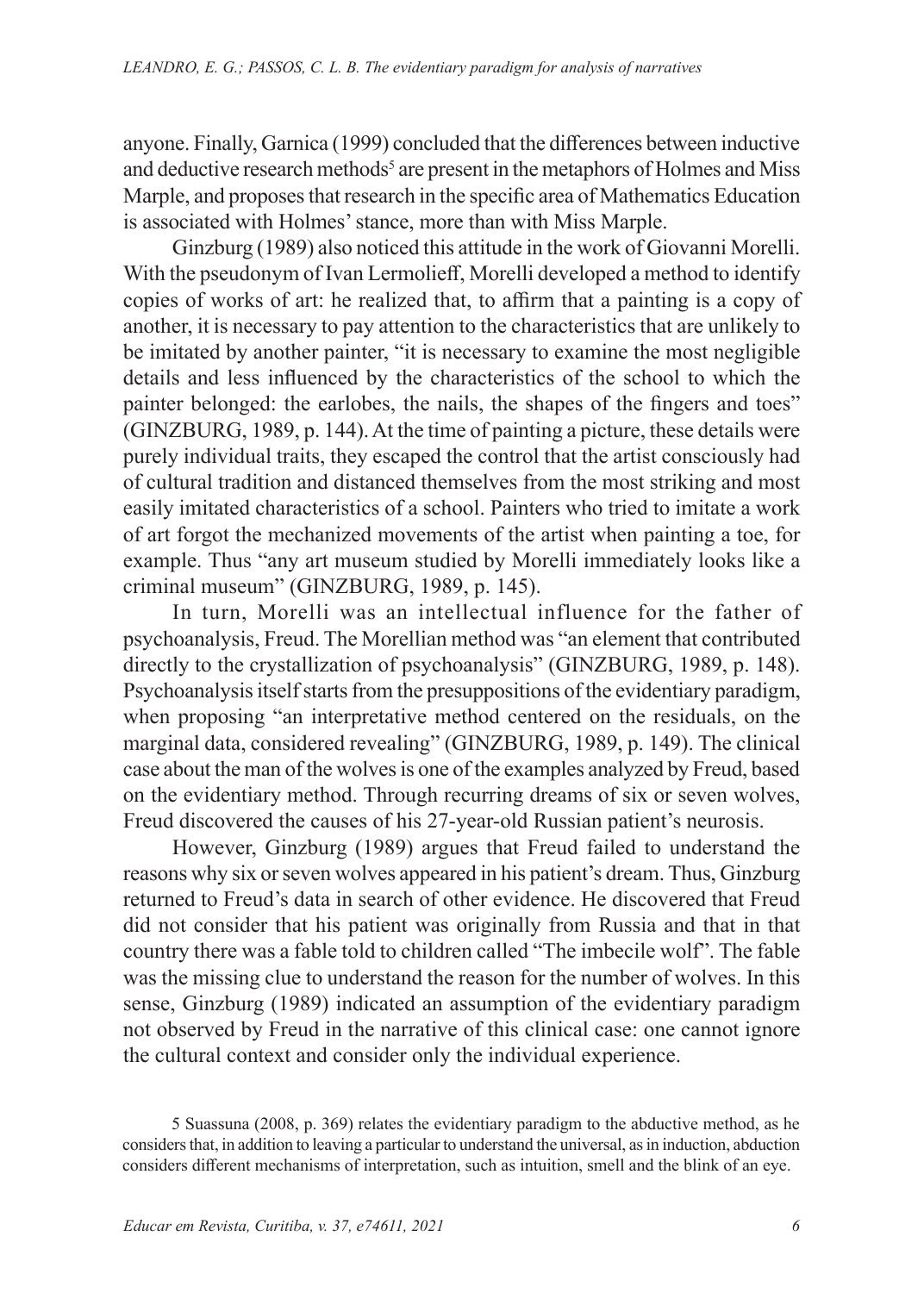From the attention given to the clues, as did Holmes, Morelli and Freud, Ginzburg was able to study different themes in his historiographical research. Throughout his life and for the construction of his narratives, he was also influenced by Marxism, by Bakhtin's philosophy of language, by historians Erick Hobsbawn, Marc Block, Benedetto Croce, Federico Chabod and Delio Cantimori and by Italian philosopher Antonio Gramsci.

 When dealing with clues and documents of different types, Ginzburg, using the evidentiary paradigm, found different ways to always reach the same objective: to understand what the clues mean and what the documents reveal.

Other paradigms, such as the Galilean, presuppose a safe path to be followed, even if such a path does not lead to results. For this reason, the rigor of the evidentiary paradigm is sometimes questioned. Some research indicates that the paradigm is not strongly developed and articulated, as is the case of the research by Cabrera (2012). Others claim that the paradigm is unfinished, unfinished and not systematized, but that it has epistemological importance, this is the case of the study by Pimentel and Montenegro (2007). However, these two surveys cited in their references only the chapter "Signs", from the book Myths, Emblems and Signs, by Ginzburg (1989).

Ginzburg (1989), on the other hand, argued in this chapter that subjects, such as history and linguistics, for example, do not fit the scientific criteria of the Galilean paradigm,

> [...] the quantitative and anti-anthropocentric orientation of the natural sciences from Galileo placed the human sciences in an unpleasant dilemma: either assuming a fragile scientific status to arrive at relevant results, or assuming a strong scientific status to arrive at results with little relevance (GINZBURG, 1989, p. 178).

Thus, I understand that terms such as "developed paradigm", "conclusive", "articulated", "finished" and "systematized" are related and make sense in the Galilean paradigm, and that the metric for defining the evidentiary paradigm is based on other terms.

Ginzburg (1989, p. 178) understood that the rigor of the Galilean paradigm, for example, "is not only unattainable, but also undesirable for the ways of knowing more linked to everyday experience". In this way, the fragility or not of the evidentiary paradigm is linked to the paths chosen by the researcher and to imponderable elements, such as the nose, the sight and the intuition.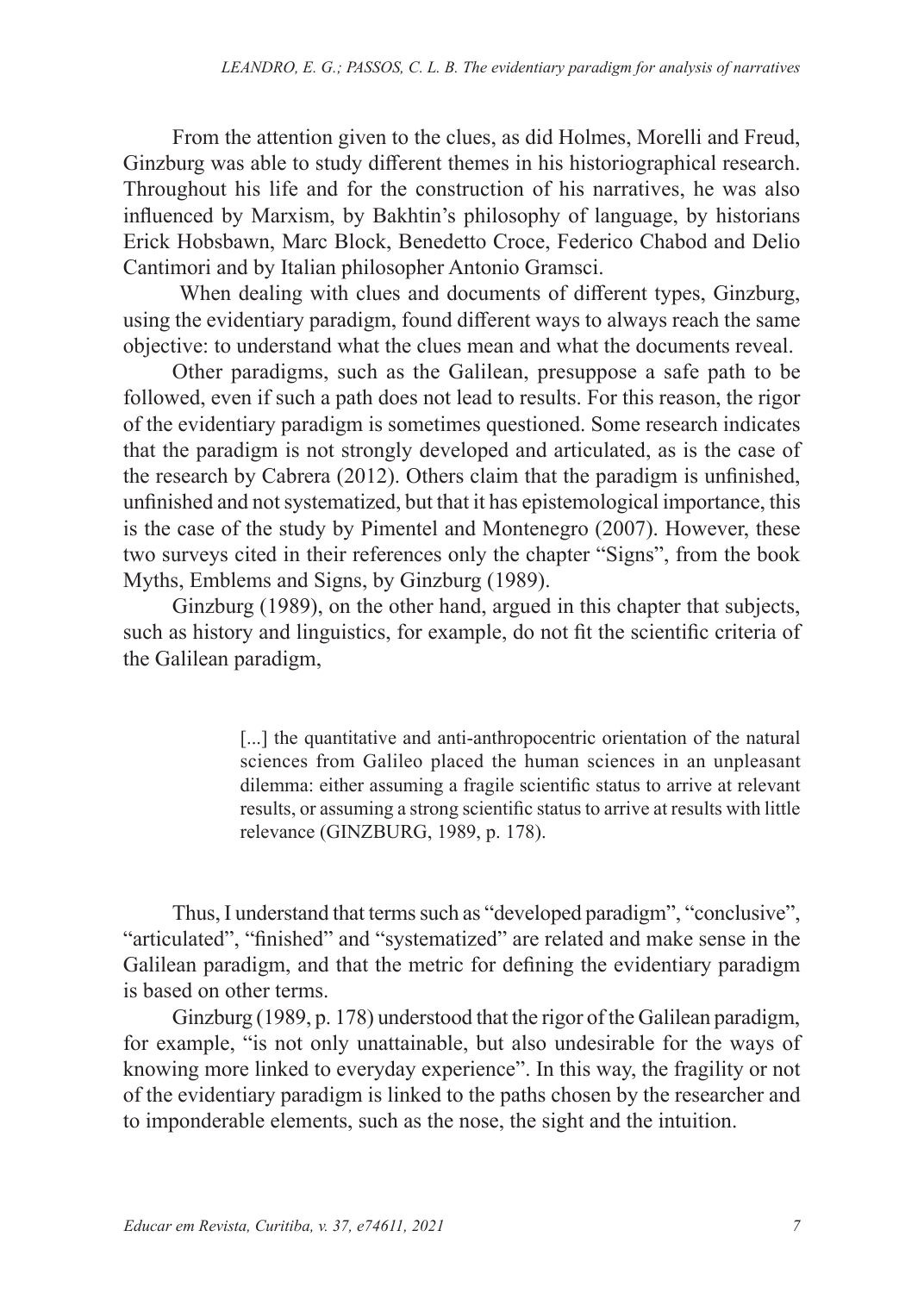In this sense, the rigor of the evidentiary paradigm is understood as flexible. The rigor is molded to the researched context, and "the nature of the problem to be studied is that it must determine the characteristics of the propositions, processes, techniques and methodological devices used, and not the other way around" (SUASSUNA, 2008, p. 358). Thus, deciphering the studied problem, for Leonardi and Aguiar (2010, p. 116), "requires a work of 'flexible rigor', which uses both the rigidity of the technique and the fluidity of intuition".

Pre-existing rules and a single path do not exist in the evidentiary paradigm, but I perceive elements that constitute it. In different studies by Carlo Ginzburg, and not only in the chapter "Signs", these elements are dispersed. I searched, from the works Myths, emblems and signs (1989), Wooden eyes (2001), No island is an island (2004), Cheese and worms (2006), The thread and the tracks (2007), The good walkers (2010), nocturnal history (2012) and Fear, reverence, terror (2014), the clues left by Ginzburg on the elements that constitute the evidentiary paradigm, to realize what contributions such paradigm can make to the analysis of narratives in research in the field of Education.

## **Contributions of the paradigm for the analysis of narratives: looking for evidence**

Just as Carlo Ginzburg searches for clues, he also leaves clues. Clues that make me think about how it is possible to use the evidentiary paradigm and what elements to observe in documents. In his research, Ginzburg gives clues about ways to look at them, what to look at and what position to look at.

The documents that interest us to investigate are the narratives. Therefore, when analyzing narratives, we look for specific evidence, which I called narrative evidence. They differ, for example, from the material evidence found by hunters, from the pictorial signs discovered by Morelli or from the clues to the crimes found by Holmes. The narratives bring a type of evidence - permeated in the plot and, therefore, narratives - linked to the subject's history. It is worth noting that there are also indications that are not narrative, such as, for example, those that appear in processes of rationalization of the subject or when describing something. All of them need to be taken into account to understand and analyze a narrative, but in it the predominance of narratives is natural, even if it is perceived and agreed that description, narration and rationalization go together there.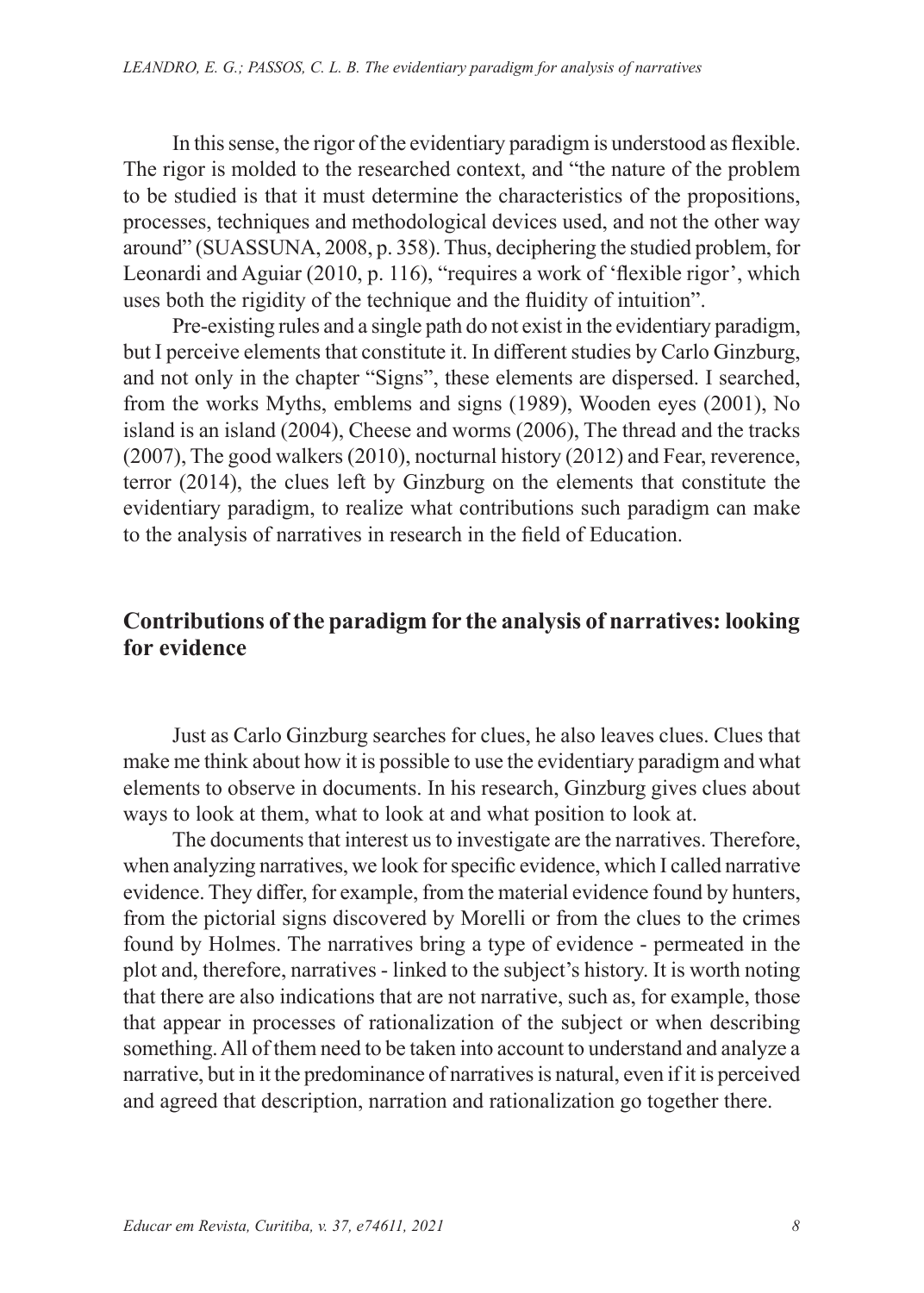Each narrative suggests the paths to be followed for its analysis, which must always be flexible, but this flexibility does not prevent attention to some elements present in the narratives, in order to find the narrative evidence<sup>6</sup>.

Thus, Carlo Ginzburg points out the following elements of the evidentiary paradigm, which I believe can be taken into account in the analysis of narratives:

## **The body of evidentiary knowledge: The Firasa**



FIGURE 1 – AN ECSTATIC SUFI IN A LANDSCAPE

SOURCE: Isfahan, 17th century. Image: Los Angeles County Museum of Art

6 However, it is not the objective to create a structuralist method of analysis, which focuses only on formal elements (JOVCHELOVITCH; BAUER, 2002), although, at times, such formal elements can assist in the identification of narrative evidence.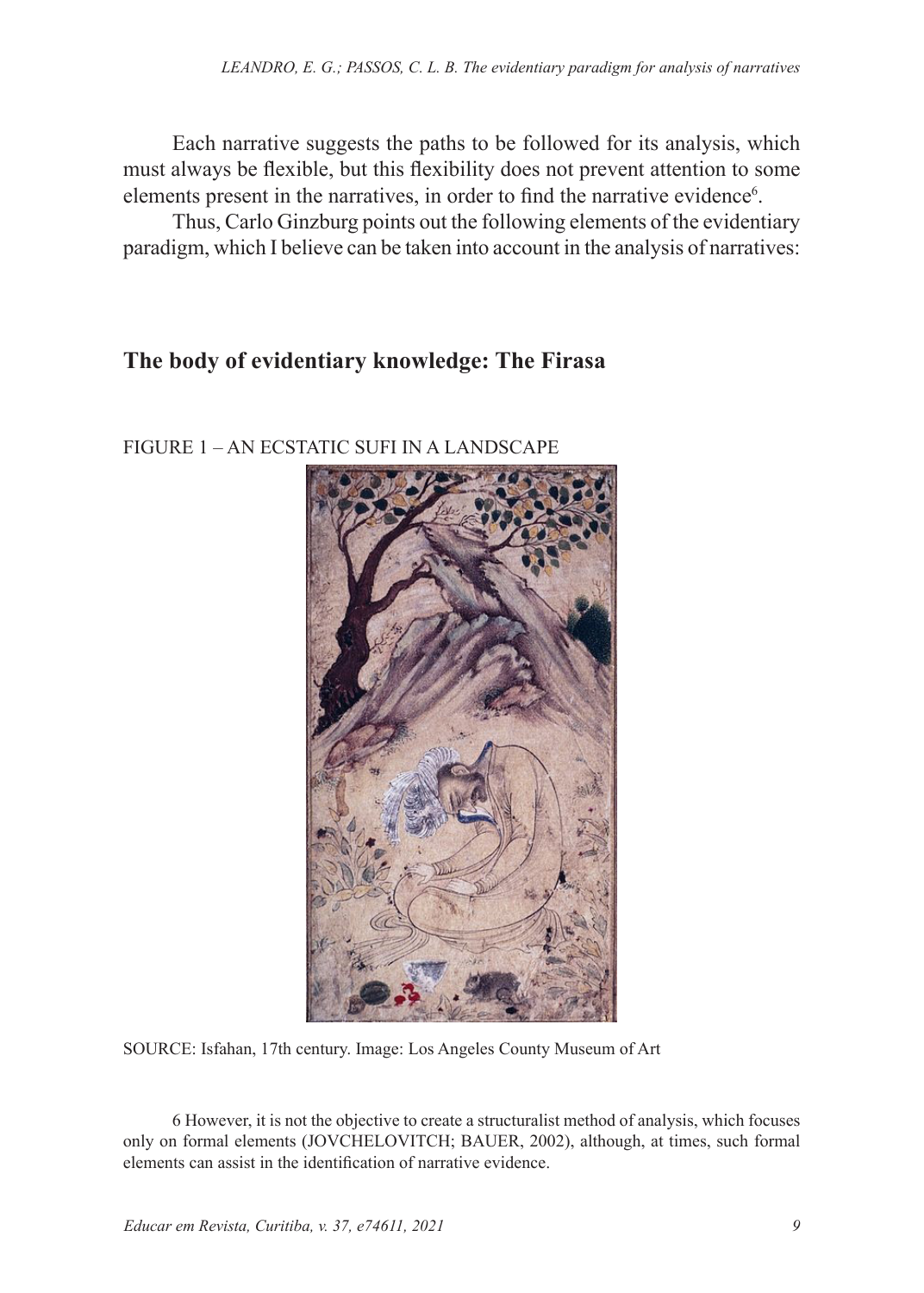The firasa<sup>7</sup> it is "the ability to move immediately from the known to the unknown, based on evidence" (GINZBURG, 1989, p. 179). It designates forms of discernment, it is an organ of knowledge indicative for the Sufis, one of the currents of Islam. For Sufis, the search for self-knowledge and constant questioning that leads to an understanding of the divine are necessary. Thus, Firasa makes it possible to doubt yourself and everything.

Facing and analyzing narratives is related to the firm. It is to pass from the known until that moment to the unknown that appears in the stories told by the subjects, it is to doubt the narratives, it is to question what is said or written, in search of understanding. In this process, it is necessary to arise the acute awareness of the researcher's ignorance (GINZBURG, 2004) and the awareness of the limits of his own historical knowledge (GINZBURG, 2012). It presupposes the removal of preconceived formulations, the abandonment of prejudices and the search for the key of interpretation (GINZBURG, 1989) based on the narrative evidence left. It implies understanding that "the history of humanity does not develop in the field of ideas, but in the sublunar world in which individuals, irreversibly, are born, inflict suffering or are subjected to them, and die" (GINZBURG, 2012, p. 32, emphasis added).

The narratives used in the field of Education are different from the research developed by Ginzburg, in that the research subjects are, in large part, accessible to the researcher. In this sense, Firasa operates in a different way. The testimonies, in part of the research with narratives, are direct, there is access to the narrators to look for other clues, ask questions and clarify part of the story told. In this case, the unknown suggests dialogue. The unknown in Ginzburg's research leads to the search for other historical documents, for other associations that make it possible to observe the subject from different perspectives, given that the subjects no longer live at the same time as the researcher.

On the other hand, it is possible to understand narratives as documents with direct subjects 8. Ginzburg, when he researched the Sabbat and the inquisitorial processes of the Catholic Church, was faced with documents written by the inquisitors about the subjects of his research, as in the case of Menocchio

8 There is a difference between "direct testimony" and "documents with direct subject". The first term is related to the fact of gaining access to the narrator participating in the research (is the research subject accessible? Is he still alive?). The second term relates to the way the researcher has access to the narrative present in a document (is the narrative present in a document made by the narrator? Are there any influences from third parties in the document and in the narrative present there? Is there any intermediary between narrator and researcher?).

<sup>7</sup> Firasa is the form translated into Portuguese in the work of Ginzburg (1989).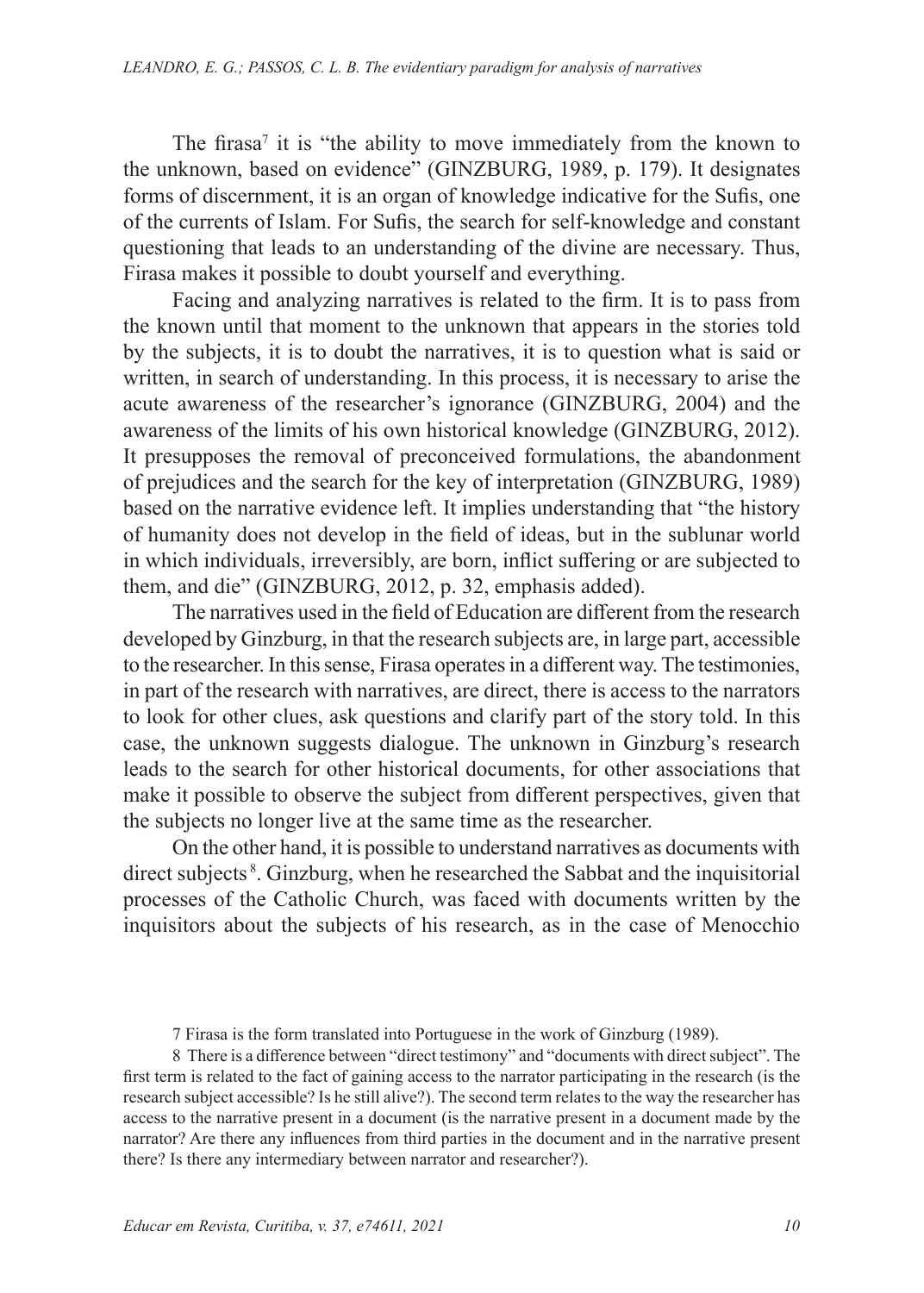(GINZBURG, 2006) or in the cases of the Benandanti Gasparutto and Basili (GINZBURG, 2010), for example. These narratives were not documents-with direct subjects, given that, between Ginzburg and the subjects of his research, there were intermediaries, the inquisitors.

In any case, the varied and heterogeneous documentation contributes to research from the perspective of the evidentiary paradigm. For Ginzburg (1989, p. 63), "when the documents exist, the images are read in a psychologizing and 'biographical' record; when they are lacking or are not sufficiently eloquent, it bends over a more descriptive and less interpretive type of 'reading'. Thus, the narratives, as documents of direct subjects, provide an understanding of the biographical; and firasa operates and starts with narrative evidence that can sometimes be verified with the research subjects themselves through direct testimonies.

What is fundamental is that the source is *sui generis*, singular (GINZBURG, 1989). In the case of research with narratives, participants must be specific people, who indicate characteristics of the object of study that another person would not indicate. Given the narratives of these subjects, it is necessary for the firm to operate so that the researcher perceives the things that are usually hidden by habit and by convention, it is necessary to be amazed, to discover habits, even if they are obvious (GINZBURG, 2001).

The ability to pass from the known to the unknown, the firasa, is also related to memory, both that of the researcher and that of the narrator. Memory arises from experiences, establishing a vital relationship with the past (GINZBURG, 2001). While the narrator is between conscious allusions to his past and lapses in memory that point to attachment to tradition, the researcher searches his memory for his experiences, which makes it possible to perceive what the narrator's conscious allusions are and what lapses are. It is by operating in this way with the firm that Ginzburg (2001) perceives in the speech of Pope John Paul II, about the accountability of the Catholic Church for anti-Judaism, the conscious allusions that the Pope wanted with his speech and the lapses linked to the tradition that compromised his speech. While, on one hand, the Pope wanted to give a message (conscious allusions) about the accountability of the Catholic Church in relation to the persecution of Jews throughout the ages, on the other, he has a memory lapse linked to tradition and uses an expression that suggests that Jewels, like older brothers of Catholics, are servants of the youngest (GINZBURG, 2001).

In this way, Ginzburg hints that to operate with the firm is to realize that contradictions have space in the narration. The lapses are linked to traditions, they are the generators of contradictions, and to perceive them is to understand the research theme.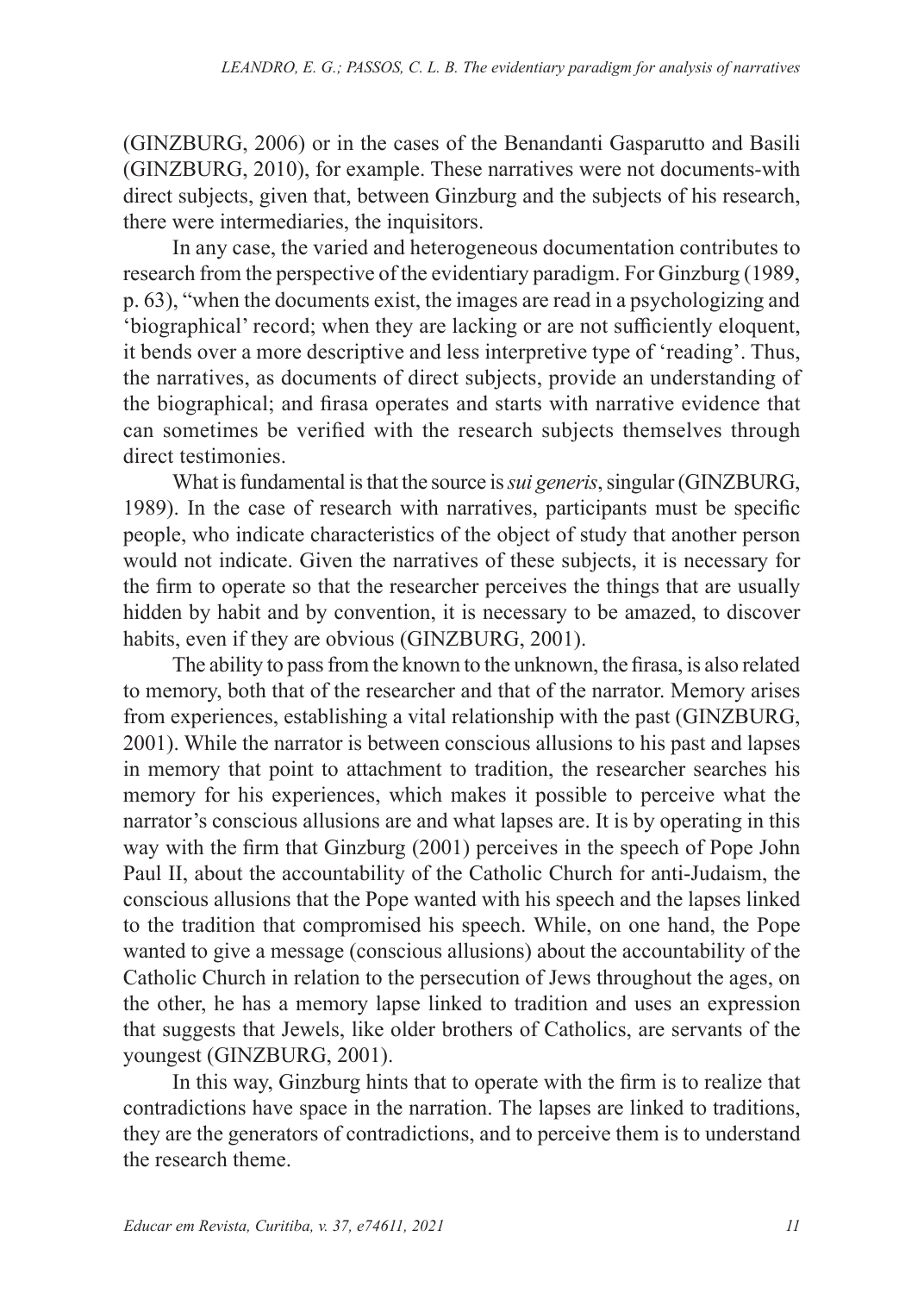The characteristics of the firm that I identified here, such as the acute awareness of the researcher's ignorance, the undressing of preconceived formulations, the abandoning of prejudices, the search for the key of interpretation, the unknown that suggests dialogue, the need for the source to be *sui generis*, the astonishment, the strangeness of habits and the identification of conscious allusions and lapses, are some of the elements that can be observed in the narratives. But they are not the only ones ...

### **Imponderable elements: chance, sensations, smell, sight and intuition**

In the course of the analysis of narratives, imponderable elements emerge, which may indicate other paths of interpretation. Researches that take a Galilean view of knowledge construction tend to ignore the imponderable elements, at least when the results are published. However, in the research process these elements are present.

A first imponderable element is chance. I ask myself: what space does chance take in research? Do I try to repress it by creating justifications for the actions I take throughout the research? Ginzburg (2004), when trying to understand the exchange regime between the literature of the British Isles and the literature of the European continent, gives the indication that "at the origin [of his study], there is always a finding coming from entirely different research margins "(GINZBURG, 2004, p. 11). He reports that it was chance that led him to the comments of an author and that, in turn, began his research.

Chance is also present in the narrative analysis process. The narrative itself can make the researcher face something he did not foresee. Sudden sensations (GINZBURG, 2004) can indicate the keys of interpretation, and some evidence can be found at random, by associations that were not foreseen.

It is up to the researcher, in face of chance and his sensations, to resort to his interpretive power and, like Ginzburg, to allow himself to be "guided by chance and curiosity, and not by a conscious strategy" (GINZBURG, 1989, p. 12). Thus, other imponderable elements emerge, which are the nose, the sight and intuition.

I understand that the scent is the ability to perceive keys of interpretation. The more refined a researcher's sense of smell, the greater the chances of perceiving in the narratives the evidence that will make it possible to understand the phenomenon under study. The perception of the evidence is not enough in itself, the viewpoint, that is, the way of seeing them, is also an imponderable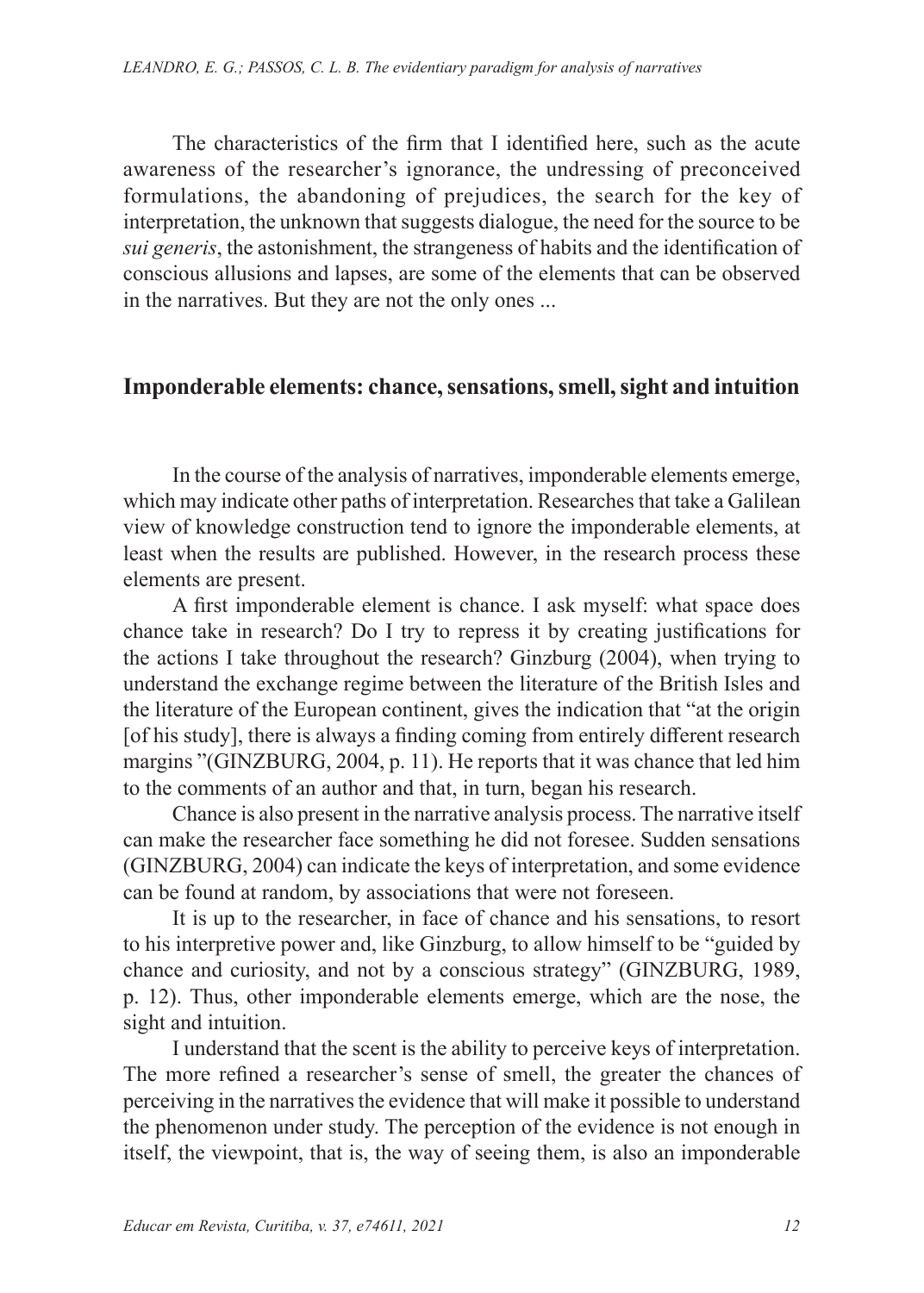element for the researcher. Finally, there is intuition. Linked to the researcher's senses, experiences and something unconscious. The functioning of intuition is not clear, but it can indicate paths for the analysis of narratives.

The imponderable elements, chance, sensations, smell, sight and intuition, join others that are ponderable - among them we can observe in their narratives their structural elements.

#### **Structural elements**

The evidentiary paradigm, as an epistemological model for interpretation, is not structuralist. The formal elements of the documents are used by Carlo Ginzburg when they are a means of finding evidence.

A first element is the favorite words and phrases that appear in the documents. Ginzburg (1989) indicates, in the chapter "Signs", of the book Myths, Emblems and Signs, that perceiving the frequency with which such words and phrases appear in the analyzed documents may indicate clues about what is being studied. In that book, Ginzburg does not use this element, or at least I did not find any clues, but he gives an indication of this structural element, when speaking of the Morellian method.

This structural element is used in another work, "Historia nocturno". Ginzburg (2012) gives an indication of trying to perceive the frequency with which words and phrases appear in the documents, to distinguish the forced convergence of answers and questions, from inquisitors and those investigated, from the dialogues that have ethnographic richness.

> Often, the accused, promptly guided by suggestion or torture, confess a truth that the judges did not seek, given that they already held it. The forced convergence between the responses of some and the questions or expectations of others makes much of these documents monotonous and predictable. Only in exceptional cases do we see a difference between questions and answers that brings out a cultural substrate substantially uncontaminated by the judges' stereotypes. When this happens, the lack of communication between the interlocutors exalts (due to an apparent paradox) the dialogical character of the documents, as well as their ethnographic richness (GINZBURG, 2012, p. 116, emphasis added).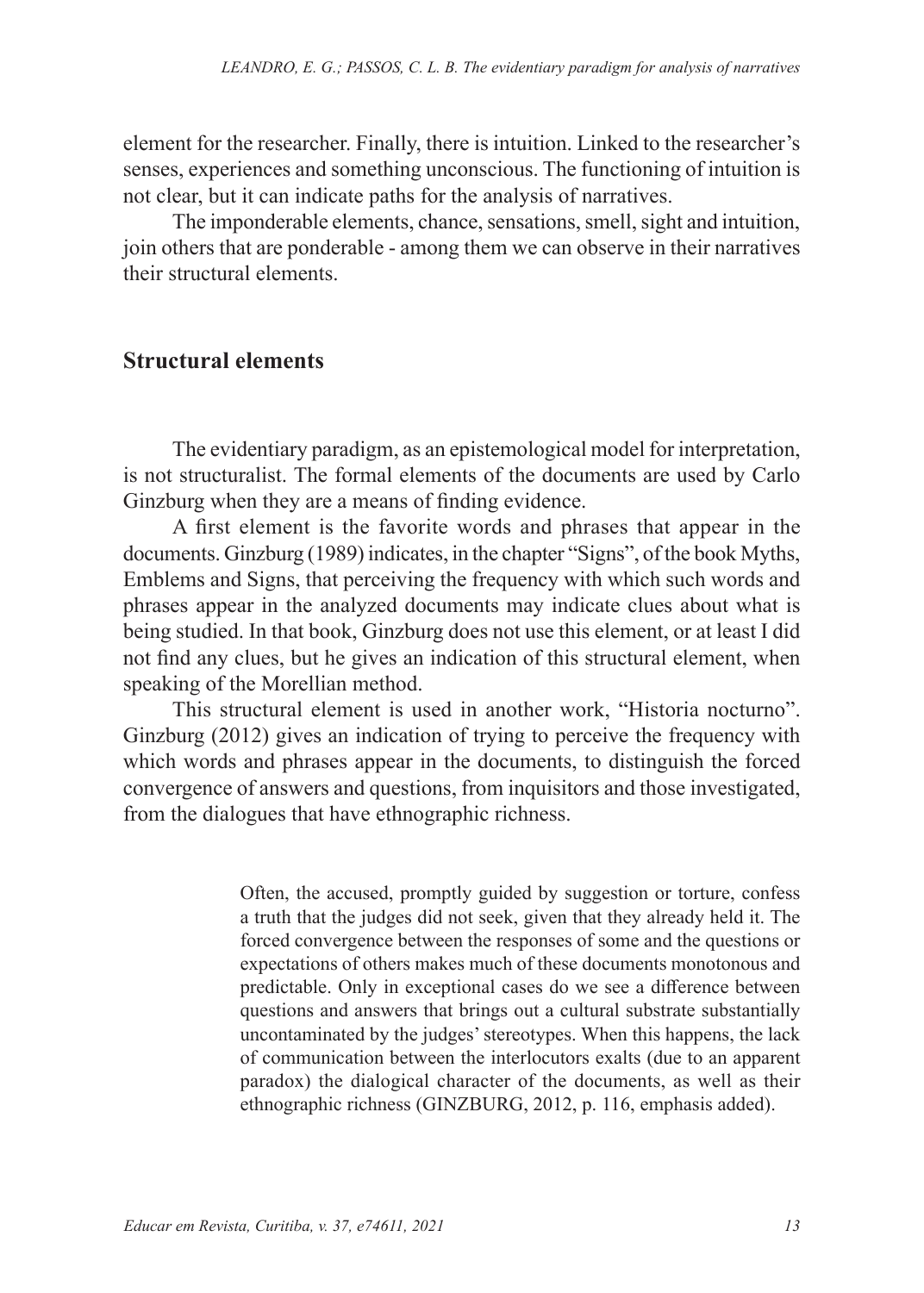When the dialogues are rich, the way of saying and the choice of words and phrases are not the same for inquisition judges and their accused. When the answers to the questions are predictable or use terms that are very likely to be part of the social strata of the inquisitors, Ginzburg suspects that these statements were forged or combined. From the frequency with which terms appear in questions from inquisitors and answers from the accused, Ginzburg perceives evidence.

The perception of the frequency of words and phrases in narratives in research in Education can give indications of what the subject understands about a certain concept, about the pedagogical bases that guide him and about postures assumed throughout his career. Frequently using, in the narratives, terms such as "knowledge construction", "knowledge transmission", "meaningful learning", "training", "exercise", "task", "activity", can give an indication of the theoretical perspective in which a teacher supports himself and reveals whether such a perspective is conscious, for example. It is worth noting that the perception of frequency is not intended to indicate the quantification of words and phrases. There is no need to say "the subject used this expression 25 times". Frequency of words and phrases, in this case, is not an end, but a means to find some narrative evidence.

A next structural element to be observed are the moments of interruption, by the narrator, of his story to make digressions. Ginzburg (2012) leaves evidence that he observed this structural element, when analyzing a page of the Byzantine historian Procopius of Caesarea: "Suddenly, the [Procopius] narrative is interrupted to give way to a digression, introduced by cautious and solemn words [...] "(GINZBURG, 2012, p. 130).

When narratives are interrupted by the narrator, digressions arise. They may be associated with the desire to explain a passage that he believes was unclear and his rationalization processes. When a tour appears, signs may be present (narratives or not<sup>9</sup>) that indicate fear, anguish, desire to explain and rectification of some term that was used in an unconscious or inconsequential way. In the case of Procopio, Ginzburg found an indication that the tour was made to add information in a cautious and solemn way, before proceeding with his narrative. A next structural element is the etymology<sup>10</sup>. Ginzburg (1989, 2001,

<sup>9</sup> The tours are based, in most cases, on rationalizations. In the process, the narration is sometimes lost. One or more elements present in a narrative (temporality, physical space and context) are lost. For this reason, the evidence present in the tours may be narrative or not.

<sup>10</sup> Etymology is the field dedicated to studying the origin of words and the history of their meanings.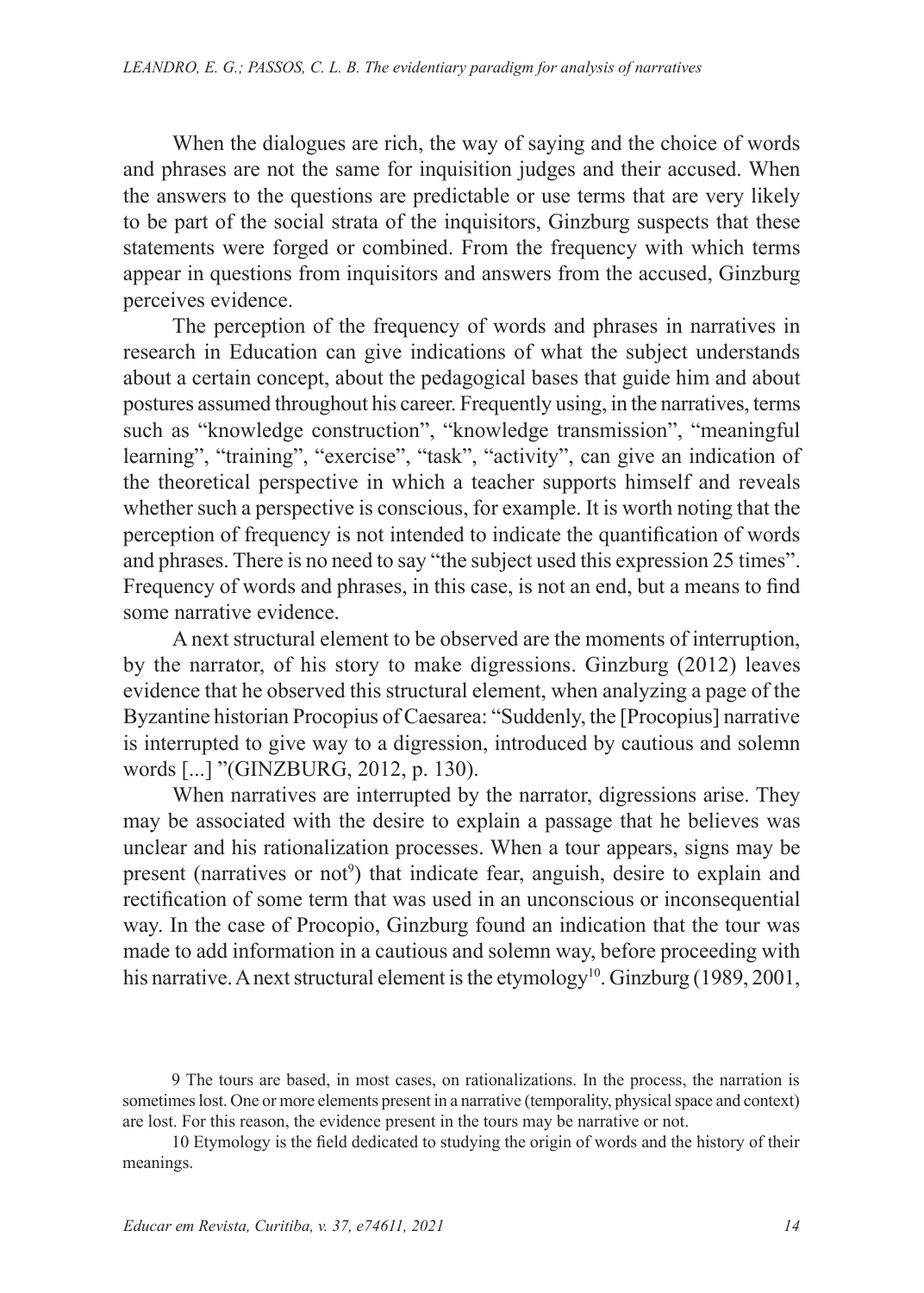2004, 2006, 2007, 2010, 2012, 2014), in several researches, uses this element to understand the meanings that words assumed in the researched historical contexts. When any term changes over time or appears in different narratives of subjects in different times and/or spaces, Ginzburg uses etymology. Sometimes it gives evidence of why an expression is used by different subjects, in different places or at different times.

The investigation of the origin and development of the meanings of words starts from the assumption that the

> continuity of words does not necessarily mean continuity of meanings. What we call "philosophy" is still, after all, the "philosophy" of the Greeks; our "economy" – both discipline and its object – and the "economy" of the Greeks have little or nothing in common (GINZBURG, 2001, p. 42).

When analyzing the narratives of different subjects, common words can be perceived, but with different meanings and senses; etymology can give clues as to which of the meanings/senses of a word the narrator is using.

For example, when using the word "activity", if the narrator knows Alexei Leontiev's Theory of Activity, it will have a meaning; if you don't know, it will have another meaning.

Linked to etymology, Ginzburg uses the analytical reconstruction of the geographic and chronological elements present in the documents. This reconstruction is yet another structural element in documents and narratives. Carlo Ginzburg (2012) reconstructs geography and chronology in order to perceive evidence of how the discourses on the European continent that associate Jews as those guilty of the black plague, for example, arise. The chronology of the facts showed Ginzburg how the discourse was proliferating throughout Europe due to pressures from below (from the population) and interventions from above (from the authorities) over time, while geography indicated the places where this speech was spread. consolidating and turning into violence. Chronology can contribute to the perception of temporal and timeless elements in the narratives.

Observing temporal and timeless elements in documents and narratives is also a concern of Carlo Ginzburg, when using the evidentiary paradigm. What remains, what changes and what does not depend on the time variable are the questions that run through their studies. The relationships between present, past and future are revealed when perceiving such elements. Ginzburg (2012) gives evidence of seeking to understand temporal and timeless elements, when redoing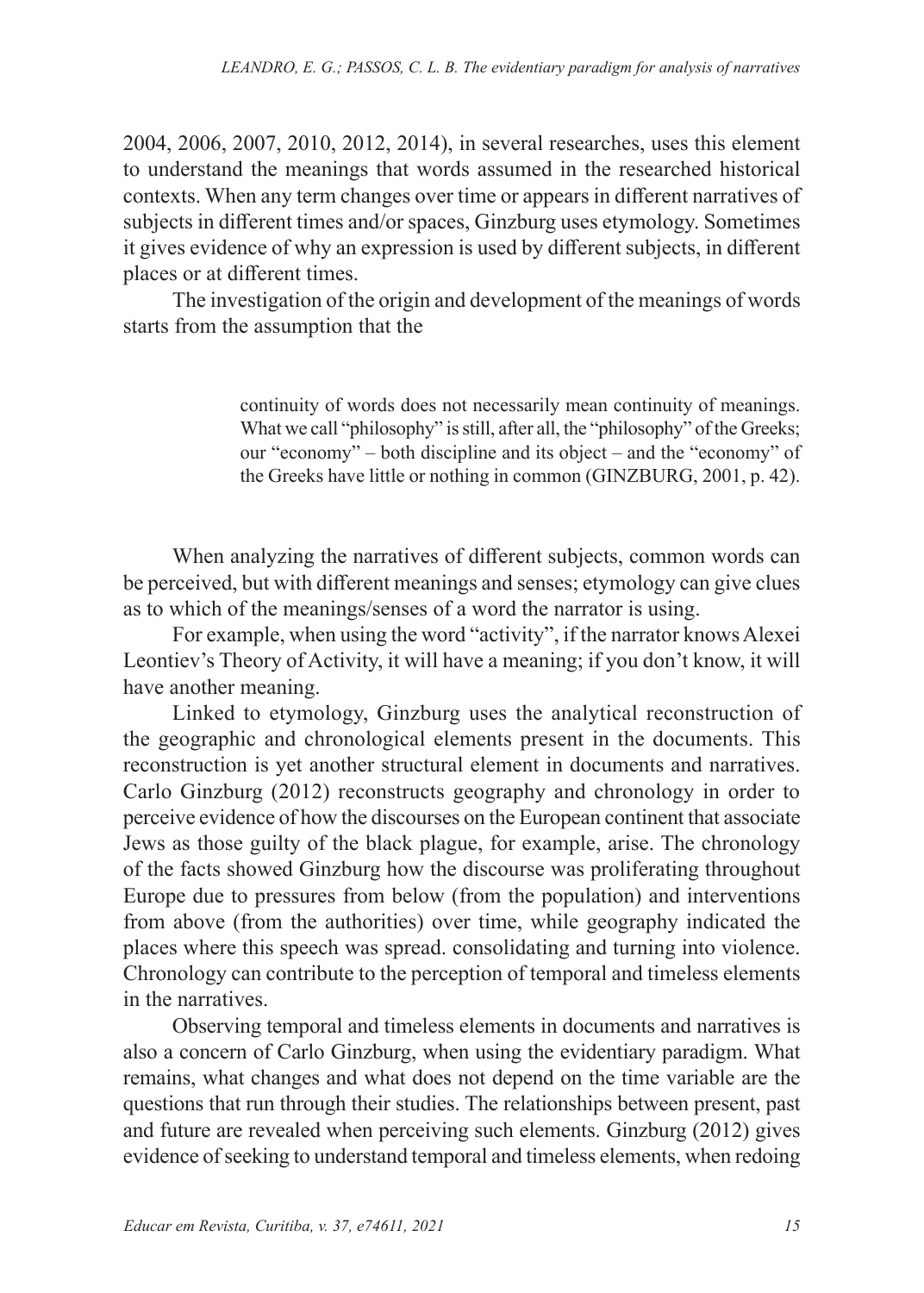the path of Sabbat constitution, for example. He begins the presentation of his study by a linear, chronological narrative and identifies changes in the vision about the Sabbat over time and the permanence of understanding about it. Later, having understood about the development of the Sabbat and its temporal and timeless elements, Ginzburg abandoned the narrative thread that followed and ignored chronological successions, "in an attempt to reconstruct through myths some ritual and mythical configurations, documented in a space of millennia , sometimes thousands and thousands of kilometers away "(GINZBURG, 2012, p. 26).

In the process of analyzing narratives, the analytical reconstruction of geography and chronology can help the researcher to understand the narrator's changing movements – both in location and in thought – and can also give indications of the moments when life suffered setbacks.

In addition to the structural elements, such as the frequency of the use of words and phrases, the digressions, the etymology, the geography and the chronology – by the identification of temporal and timeless elements – there are others, linked to the researcher's posture before a narrative that will be analyzed. Let's go to them...

## **For a non-island view: point of view and perspective**

As I said, in the book The Cheese and the Worms, Carlo Ginzburg (2006) creates his narrative from the world seen by a miller. In acting in this way, he reveals the attitude that the researcher needs to have, when telling the story of another subject, which point of view to privilege: that of the researcher, that of the inquisitor or the miller Menocchio. It is possible to take any of these points of view, depending on what you choose to tell and the way you tell it. Ginzburg manages to differentiate these points of view throughout his text, weaving a narrative that indicates which point of view is observed.

The point of view is an element to be considered so that the story to be told comes close to the way the narrator told it. For this reason, I argue that in research in the field of Education it is interesting to present the subjects' narratives at first, with the awareness that the researcher will seek only the entanglement of the stories told to give coherence and meaning. It is important that at that moment the researcher suspends his analysis and tells the story, seeking to maintain the narrator's point of view. It is possible that the subject's narrative and analysis go together, as Ginzburg does in his research, but I understand that the separation helps the researcher to become aware of which point of view is present, his or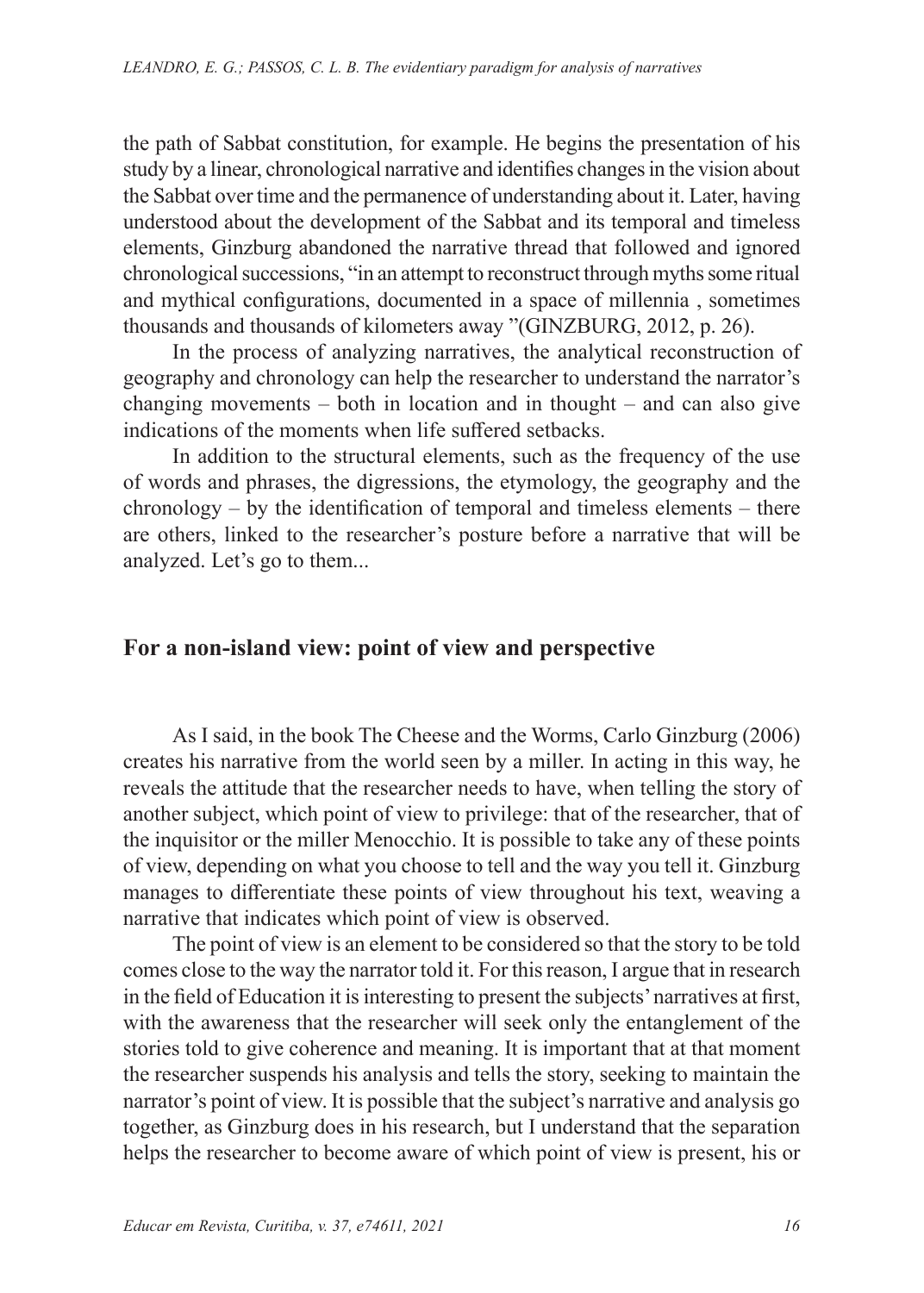the narrator's. The analysis phase and the search for understanding the research object can be presented in a second moment, in which the researcher's point of view appears more clearly and intentionally.

For this second moment, Ginzburg points out that the researcher's view needs to be crossed by other forms of point of view, the chronological, the spatial/ geographical, the cultural, the morphological-etymological and the thematic (GINZBURG, 2012). I have already said that geography, chronology and etymology are structural elements in the narratives, but they are also constituents of the point of view assumed by the researcher. Thematic and cultural points of view are added to these elements.

When analyzing narratives, the researcher can find common themes among them. The thematic point of view can show evidence of recurrences and how they present themselves in different life trajectories.

On the other hand, the point of view on the culture of an era can give clues as to why the narrator said something and how it was said. Narrating and describing are sister activities, in my perception. To describe, the researcher needs a cultural point of view. It is through the description that he is able to show the reader the contexts in which the plots developed or the characteristics of the narrator, to understand the story told. It is in this sense that the description must be culturally conditioned (GINZBURG, 2012). It is from a cultural point of view that Ginzburg describes a hair comb in its smallest details in the book Night History, for example.

Culture is also a necessary point of view in the analysis of narratives, due to its circulation and circularity. For Carlo Ginzburg (2006), there is a circular relationship between different cultures. In the case of pre-industrial Europe, he realized that the culture of the dominant and subordinate classes made mutual exchanges (cultural circularity), and this circularity was manifested through language (SILVA, 2017). It also manifests itself in the narratives. In the teaching narratives, for example, cultural aspects common to teachers from different locations, from different classes and who are in different career stages appear.

These different points of view help the analysis and can help the researcher to perceive the narratives of a non-island view. When Ginzburg (2004, p.113) understood that English literature developed, among other things, from exchanges with literature from the rest of the European continent, he also realized that "no man is an island, no island is an island". Ginzburg (2004) gives evidence that documents and narratives cannot be considered as islands. The narrator's experience happened to others, not alone, it happened through exchanges, and that is why it is not possible to fix the gaze only on the subject, without realizing what is around and how the surrounding is related to the subject.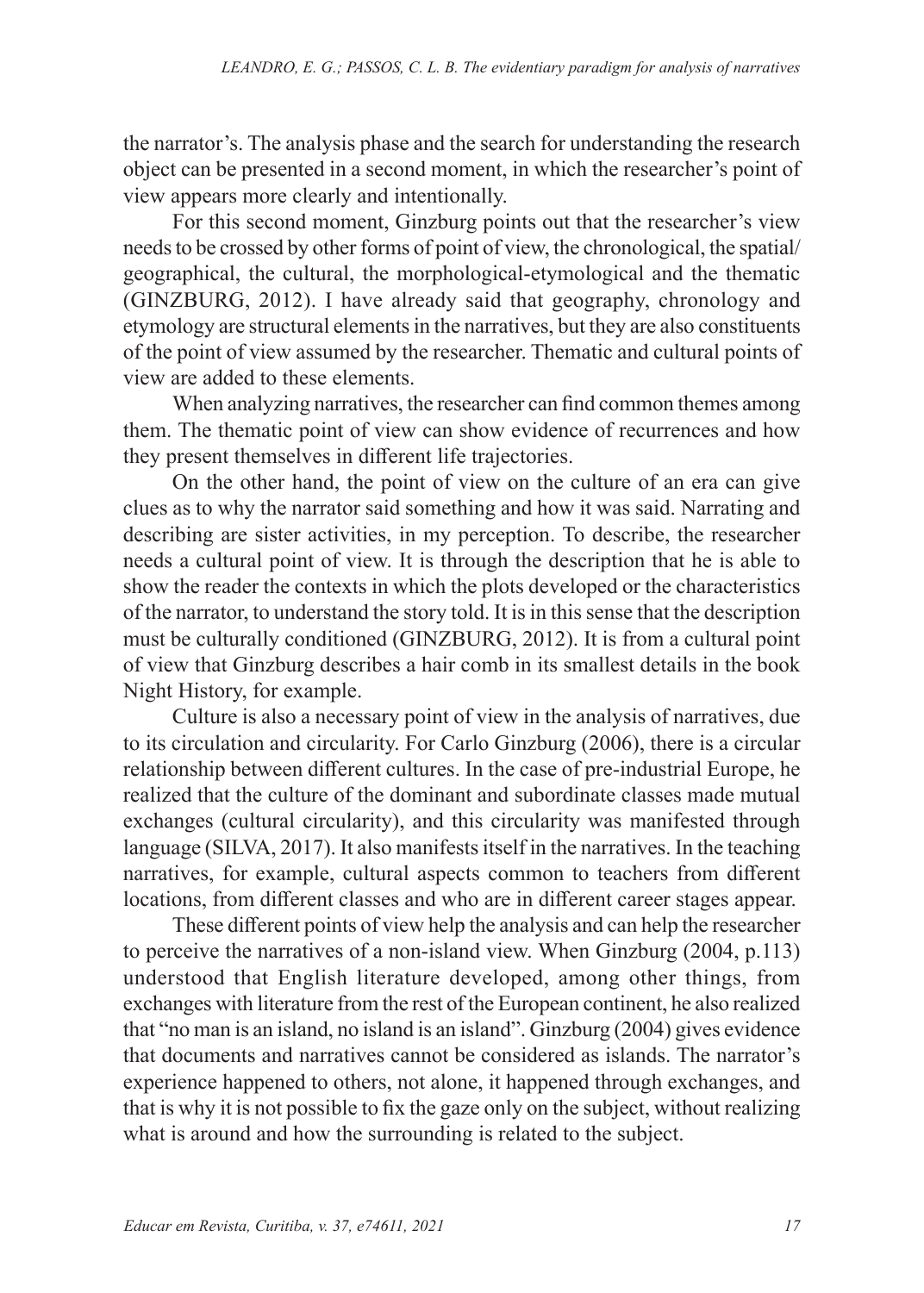Perceiving exchanges presupposes, in addition to different points of view, a long-term perspective. Ginzburg (2001) uses, in his researches, long-term perspectives that span centuries and sometimes millennia. In research with narratives in the field of Education, long duration can be the path of a lifetime.

It is the perspective that gives rise to the tension between subjective point of view and objective truths. For Ginzburg (2001, p. 198), perspective can be a meeting place, "a place where you can talk, discuss and dissent". The long-term perspective contributes to this tension and becomes a meeting place where the phenomenon under study can be understood in its multiple facets and changes.

In addition to the different points of view discussed so far, such as the points of view of subjects (narrator, researcher, etc.) or the chronological, spatial and geographical, cultural, morphological-etymological and thematic points and the long-term perspective, Ginzburg also makes you think about issues related to distance and proximity during the analysis of narratives. It is not enough for the researcher to be aware only of the way he will look, but also of the distance with which he is looking.

Look at the island of the island? Look at it from the continent? Or look at it halfway? Let's go to these elements.

### **The proximity and the distance**

How far or how close should I be to the research object? And the research subjects? Why are issues of distance and proximity important elements in the search for evidence?

Carlo Ginzburg (2001) takes up a story by Chateaubriand about the ethical dilemma of killing a Chinese mandarin. In this story, two European friends talk, and one of them questions the other if he would kill a Chinese Mandarin to get rich. Death would not be discovered by anyone and could be done like magic: with a shake of the head. Mandarin, in addition to being spatially distant from the two friends, is distant as a human, belonging to another dynamic of cultural values.

From this story, Ginzburg (2001, p. 13) makes us think that the excess of distance creates indifference and "the absence of empathy as dehumanization", and the excessive proximity can "trigger compassion or an annihilating rivalry" (p. 203). On the other hand, a fair, critical distance creates strangeness – a way of achieving things and "freeing oneself from false ideas and representations" (p. 34). For Ginzburg (2001), estrangement also creates an absence of empathy, but as a critical distance.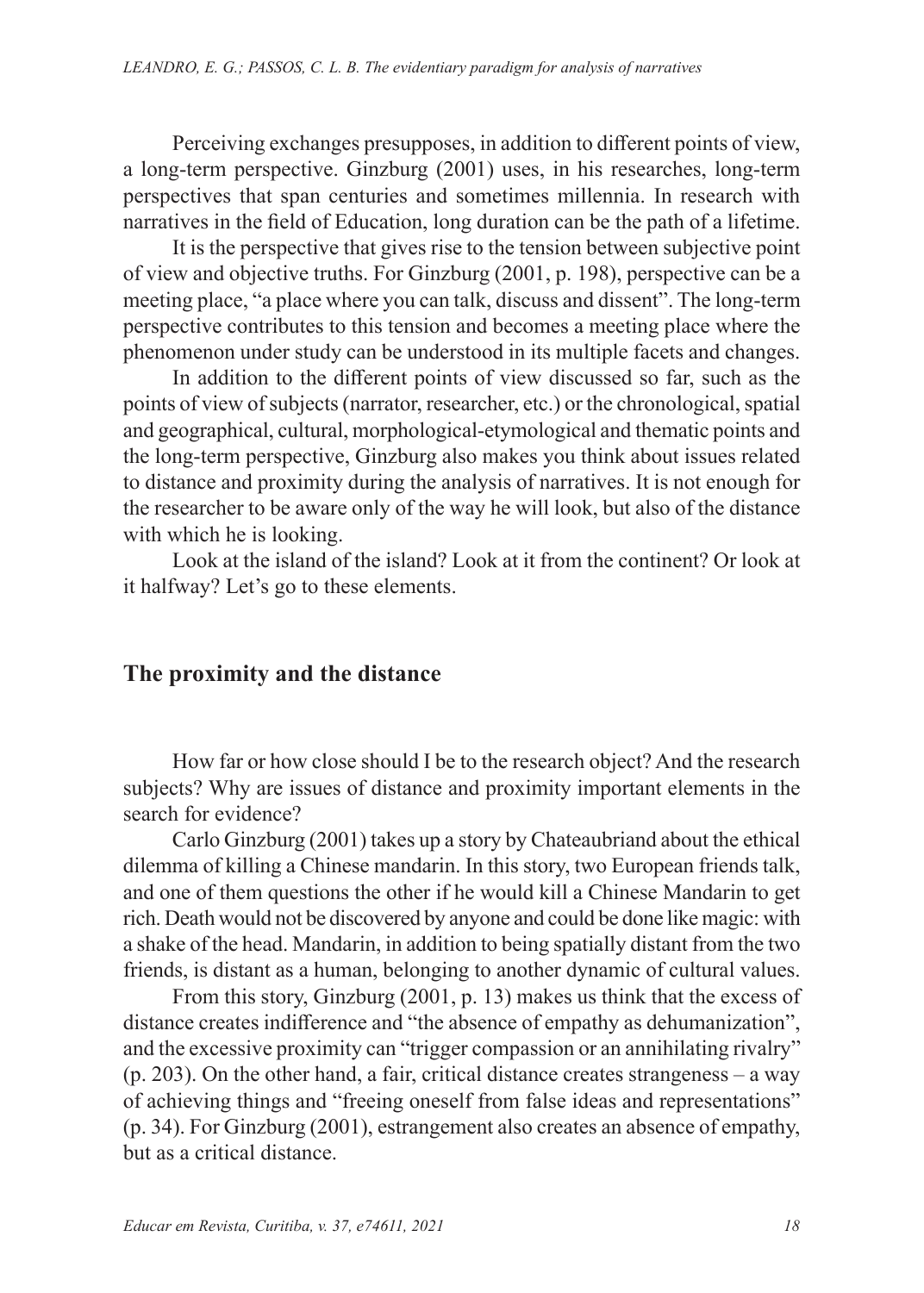If fair distance and estrangement are elements that help to identify evidence, proximity, familiarity with what is being researched can be a problem:

> I understood better something I already thought I knew, that is, that familiarity, linked ultimately to cultural belonging, cannot be a criterion of relevance. "The whole world is our home" does not mean that everything is the same; it means that we all feel foreign in relation to something and someone (GINZBURG, 2001, p. 11).

It is the surplus of vision, the *exotopia* (BAKHTIN, 1997) that makes it possible to feel foreign to something or someone, because it is through *exotopia* that we exercise to leave ourselves, to see ourselves from outside, as a foreigner.

Ginzburg (2001) leaves evidence that writing also contributes to creating a critical distance. It was through writing that Plato created a distance from the myths rooted in oral cultures and was able to analyze them. The fair distance created between orality and writing made him understand the myths (GINZBURG, 2001). In the case of oral narratives in research in the field of Education, textualization can help to create such a distance, because analyzing speech is a different process of analyzing each part of a written text, each word used, each conjugation used. Through speech, distances from details and offal can arise, which are important clues to understand what is being investigated. Through textualization it is possible to resume this approach that creates a fair distance.

Proximity, familiarity, in turn, may not be problematic, if it helps to identify evidence only visible by the researcher's proximity to his object or subject participating in the research. In that case, it is just proximity. This makes sense, because "the tendency to erase the individual features of an object is directly proportional to the emotional distance of the observer" (GINZBURG, 1989, p. 163). Chinese may look the same to Brazilians (distant from them spatially and culturally), but to Chinese themselves (close spatially and culturally), they are not. Teachers may look the same for subjects unrelated to the field of Education, however, for teacher educators, they are not.

Ginzburg (2001) also gives evidence that there is not only one type of distance. There is the spatial distance, as in the history of Chinese Mandarin, but there is also the temporal distance. Creating a fair distance between the past and the present is a task that Ginzburg seeks in his research, using the evidentiary paradigm, because if he did not do so, the past would be analyzed with eyes far from the present. The awareness of the temporal distance between present and past is an element that guides Carlo Ginzburg. In research with narratives, thinking about temporal distance is also necessary. Today's subject was not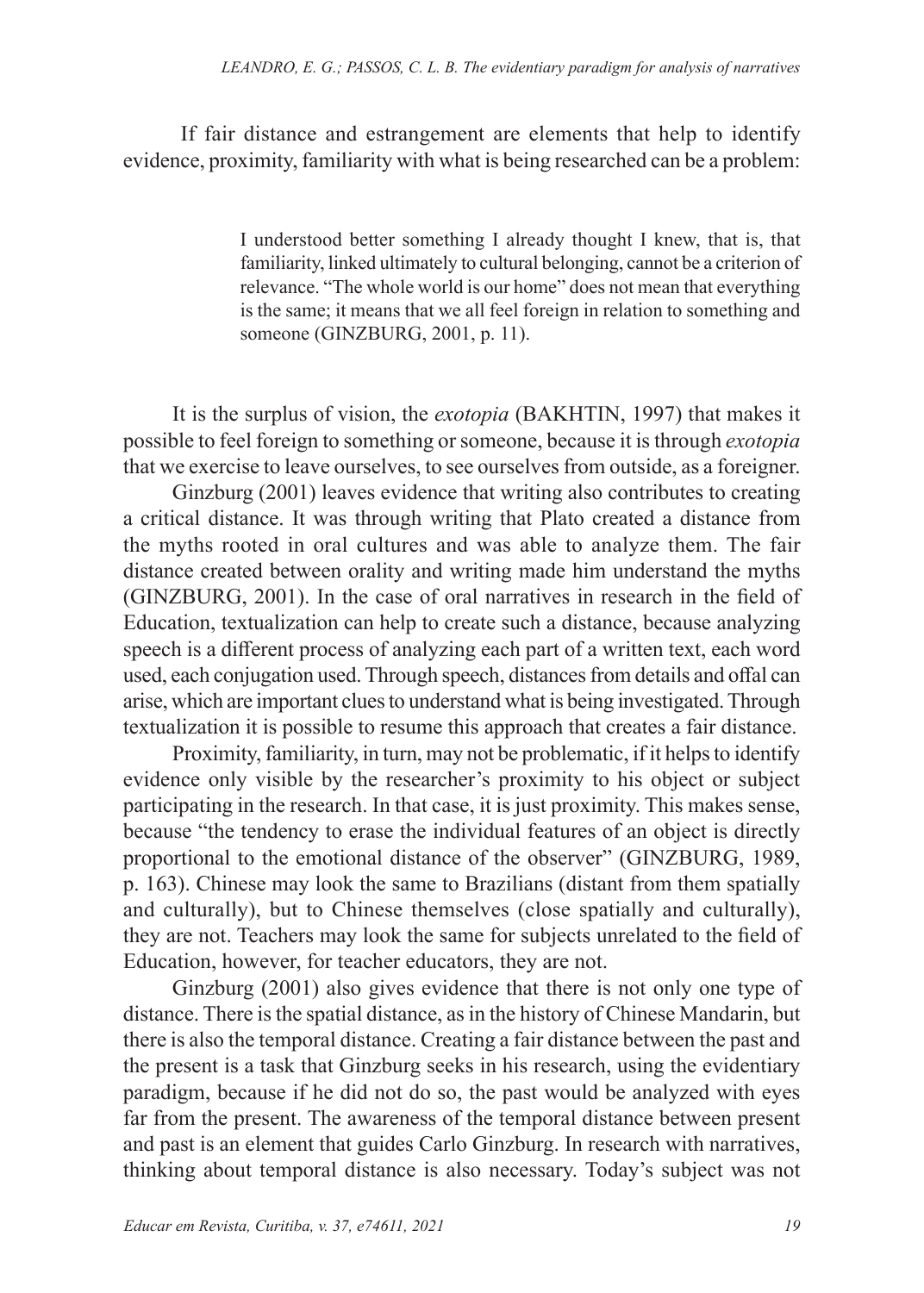yesterday's subject; the experienced teacher today was a beginner, his thoughts and actions were different, for example.

Just distance does not cause apathy, much less dislike. Absence of empathy as a critical distance does not mean that the look of the researcher cannot be passionate. When we look at narratives and their narrators as riddles, a distant and passionate look is (or should be) present. Passion and distance go together to create strangeness.

In turn, strangeness is, first of all, a literary procedure, as in Tolstoy's short story "Kolstomer", in which a horse tells the story and makes considerations about human culture or in "The adventures of Pinocchio", by Carlo Collodi , in which a wooden doll becomes a boy and ventures into a world then unknown. Both the horse's eye and Pinocchio's are created by this literary procedure. However, more than a literary process, it is "an effective antidote to a risk to which we are all exposed: that of trivializing reality (including ourselves)" (GINZBURG, 2001, p. 41). Strangeness is "an attempt to present things as if seen for the first time" (p. 37), but it cannot be used as a delegitimizing device. Strange is to understand, not to say that what I see is different from what I believe and to discuss my value judgments.

Just distance and proximity, in their multiple facets (temporal and spatial), passionate gaze and strangeness are elements of the evidentiary paradigm that contribute to the education researcher to perceive narrative evidence. But they are also not the only ones, and Ginzburg gives evidence of others. I continue the dialogue...

## **Isomorphic elements: threads of the same fabric**

Since no man is an island, there are elements in the narratives that men create and are isomorphic. The concept of isomorphism is related to the characteristics that two objects have in common. Ginzburg uses the concept of isomorphism in the sense of similarity rather than equality. He leaves evidence of this mode of use, in arguing that he will seek, in seeking to understand the funeral rituals of French and English kings, "to demonstrate [that] cross-cultural similarities can help to understand the specificity of the phenomena from which they started" (GINZBURG, 2001, p. 87).

Thus, Ginzburg (2012, p. 198), when researching the relationships between myths and rites, informs that "instead of coincidences we will talk about isomorphisms, more or less partial". For him, isomorphisms can indicate a common narrative nucleus and Multiple parallels can pose "more important questions" (p. 253).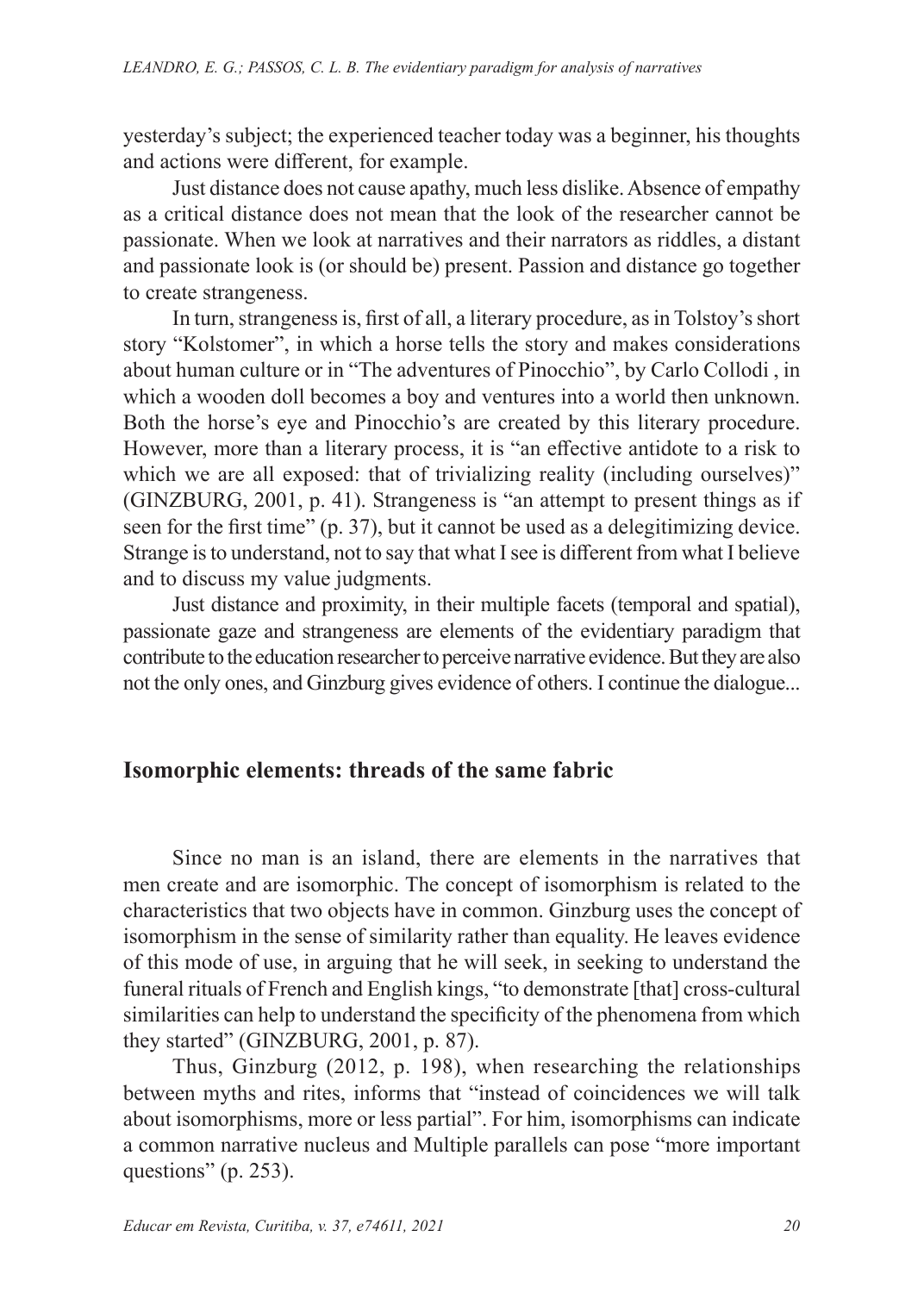The isomorphic elements allow us to think of documents or narratives as threads that combine in the same fabric, as Ginzburg (2012) gives clues in the book "Histórias nocturnas" (Night Stories), or to understand them as pieces of a mosaic, as there are clues in the book "Os andarilhos do bem" (The good walkers) (GINZBURG, 2010).

It is the isomorphisms that make it possible to insert the research participants' productions in a broader context (GINZBURG, 2004) and to identify a network of similarities (GINZBURG, 2012), because it is through them that the ideas and actions commonly present in different individuals arise of a social group.

Perceiving isomorphism as an element to find narrative evidence is only possible when understanding identity in its connections with otherness (GINZBURG, 2004). Analyzing narratives presupposes understanding that the narrator is configured as a social subject that interacts with others and is interdependent with them.

From another point of view, Ginzburg (2012) indicates that caution is needed in relation to isomorphic elements. Without caution and care, they can make the homogeneity of some data give the impression that the contexts are also homogeneous, and not heterogeneous. In the book "Os andarilhos do bem", Ginzburg (2010, p. 16) gives another clue on the issue of isomorphism:

> By insisting on the common, homogeneous elements of mentality of a certain period, we are inevitably led to neglect the divergences and contrasts between the mentalities of the various classes, of the various social groups, immersing everything in an undifferentiated and inter-classist "collective mentality". In this way, the homogeneity – which is always partial – of the culture of a given society is seen as a point of departure and not a point of arrival.

The isomorphic elements are the starting points for finding narrative evidence. And these will lead to the point of arrival, which is the understanding of the phenomenon under study.

Identifying isomorphisms is possible not only by verbal language, but also in non-verbal language forms, such as works of art, for example. Works of art, photographs, sculptures, maps and etc. They are, in turn, imagery elements that can also give narrative clues about the phenomenon being studied. I now move on to the understanding of the imagery elements in the evidentiary paradigm.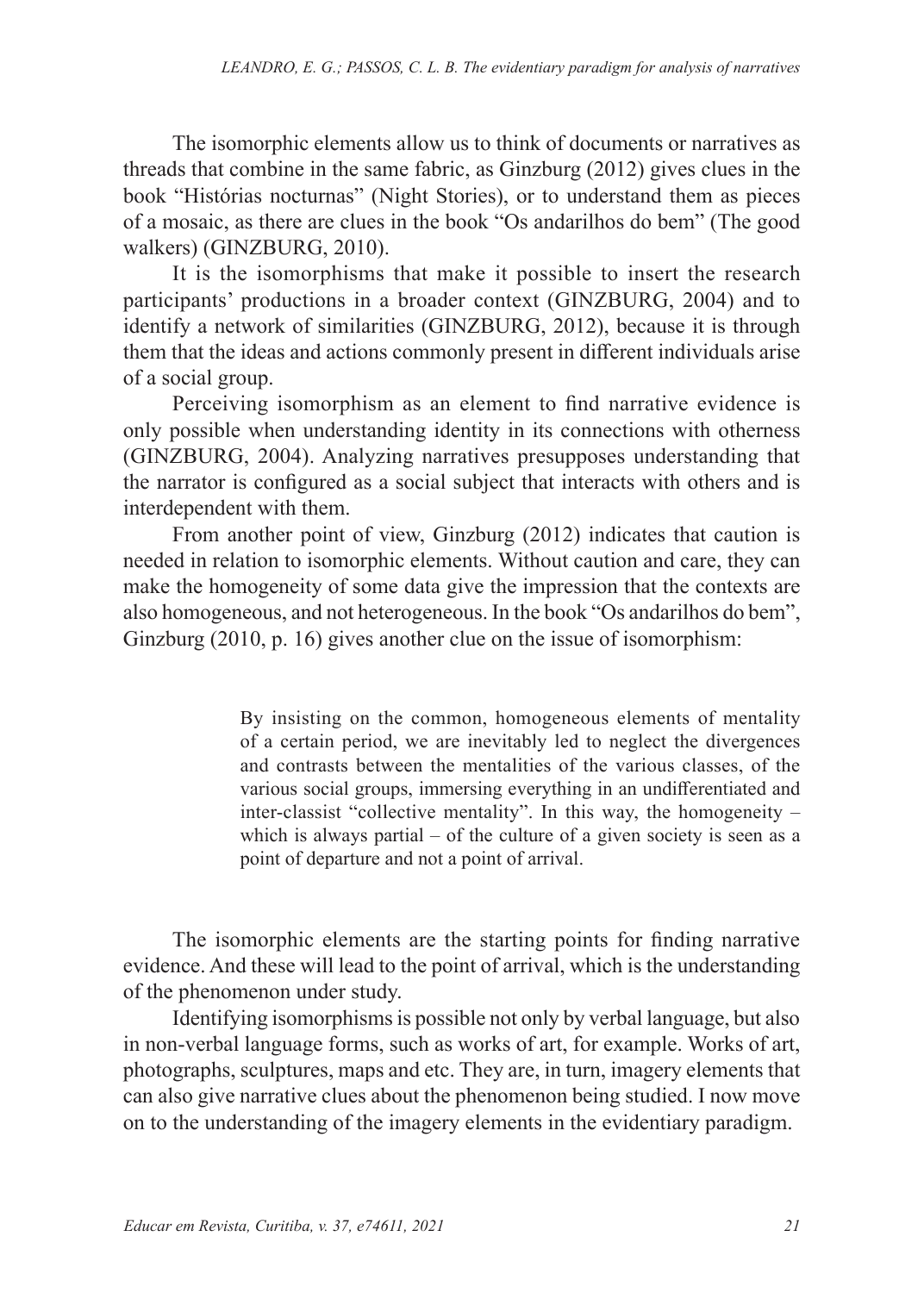## **Imaging elements**

Images, like non-verbal documents, also tell stories, or better: they enable stories to be told. Paintings, sculptures, photographs, cartoons, scenes from a film, etc. they are figurative testimonies, and we can use them as historical sources. However, Carlo Ginzburg (1989) warns that an image is more ambiguous when compared to a verbal statement and cannot be interpreted without taking into account the context in which it was produced.

Throughout his research, Ginzburg often uses paintings, maps, sculptures, book covers, posters, advertisements and photographs. The book Fear, reverence, terror (2014) is one of his works in which the imagery elements take center stage: Ginzburg uses different types of images to understand how politics manifests itself in art.

Ginzburg (1989, p. 62), when citing the work of art historian Fritz Saxl, had already given evidence that he understood that the work of art is "a complex and active reaction (sui generis, of course) to the events of history surrounding". However, it is in Fear, reverence, terror (2014) that Ginzburg makes it clear that he understands the imagery elements in this way, when studying political iconography.

In interviews that generate narratives  $-$  in which images are in motion throughout the interview  $-$ , for example, it may be that the figure of the interviewee and his expressions indicate feelings, thoughts and sensations that are not being expressed in verbal language. Ginzburg (2004) points out that in narratives, sometimes visual associations can contradict the auditory perspective. If the interviews are videotaped, it is possible to resume the frames to perceive a laugh at the same time that the look is sad, an emotion, a gesture with the hands or other parts of the body or a body posture during a moment of silence.

Images, as objects (photographs from an album about childhood, for example), carry meaning (GINZBURG, 2001). I understand that if the researcher has access to the research participants' photographs, it is interesting to include them in the narrative, as they have a dual role: they help to humanize people in a narrative and add information that goes beyond the ability of verbal language.

Images, as representations of objects (a photograph that focuses on a child's lunchbox and backpack on their first day at school, for example), are affirmative. In the example, it is possible to state that there is a lunch box, it is of a certain size, it has a color, the child holds it in such a way. However, verbal language is needed to have access to the affective memory that the person has about that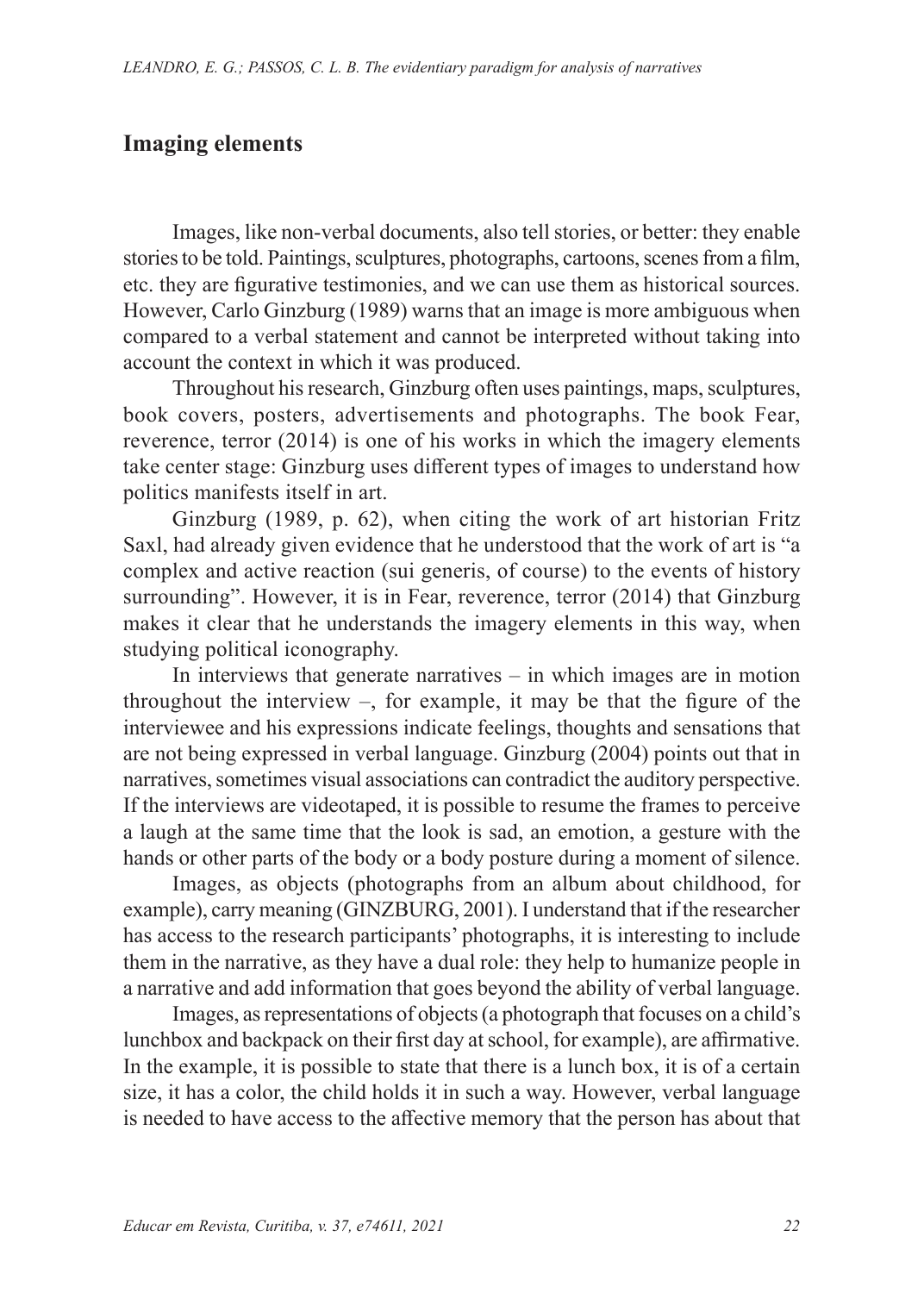lunchbox and about what used to contain that makes him have such a memory. "Images, whether they represent existing, nonexistent objects or none at all, are always affirmative. To say *Ceci n'est pas une pipe* [This is not a pipe], we need words (illustration 19). Images are what they are" (GINZBURG, 2001, p. 138).

The illustration to which Ginzburg refers is the painting by René Magritte:

FIGURE 2 – The betrayal of images. 1929



SOURCE: Carlo Ginzburg (2001, p. 138).

For the reasons explained above, we understand that the imagery elements contribute to find narrative evidence. The images help to tell a life story and to understand it.

## **Final considerations**

In an interview with teachers Alzira Alves de Abreu, Ângela de Castro Gomes and Lucia Lippi Oliveira, Ginzburg (1990, p. 255) narrates:

> When I started my studies at Scuola Normale, in Pisa, I thought about working with the history of literature, becoming a literate. And there was a seminar by a professor who taught in Florence called Delio Cantimori, one of the most important historians in Italy. He was going to spend a week in Pisa, and said he would read and comment on Burckhardt's work, Considerations about the history of the world. I remember very well the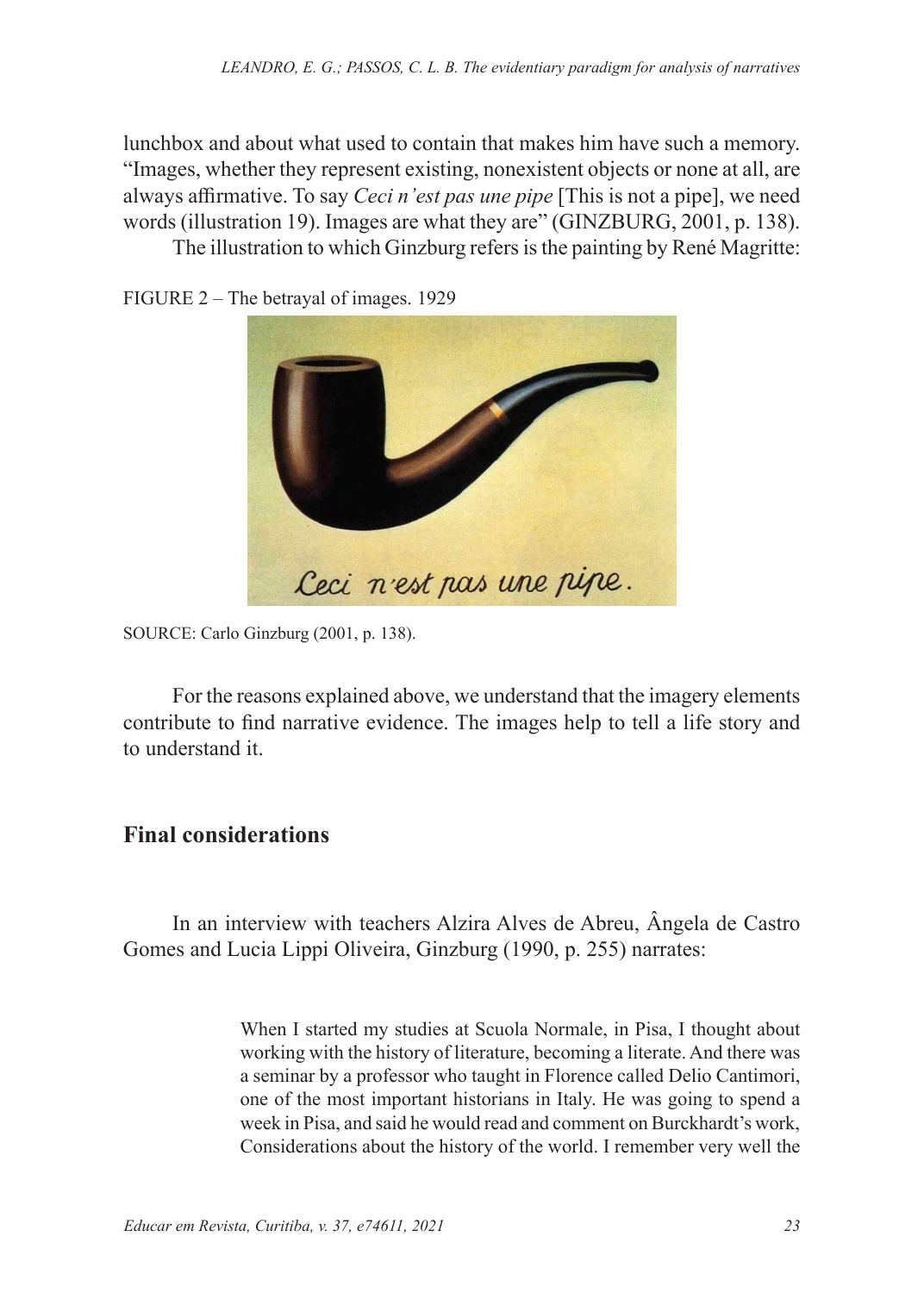moment I saw him for the first time: he was a fat man, not too tall, with a white beard, with the face of a cardinal, as in the portraits of cardinals from El Greco. He spoke in a pasty voice, and asked, "Do any of you read German?" Very few read. He continued: "Well, let's read Burckhardt's book, but let's compare Italian, French, English, etc." We started, and after a week we had read about ten lines. That marked me deeply. That way of reading the text raising a multitude of problems was something that seemed really magnificent to me.

Narrative analysis also needs careful reading. I understand that this careful reading involves perceiving the elements discussed here (Figure 3).



#### FIGURE 3 – ANALYSIS OF NARRATIVES

SOURCE: Researcher's elaboration.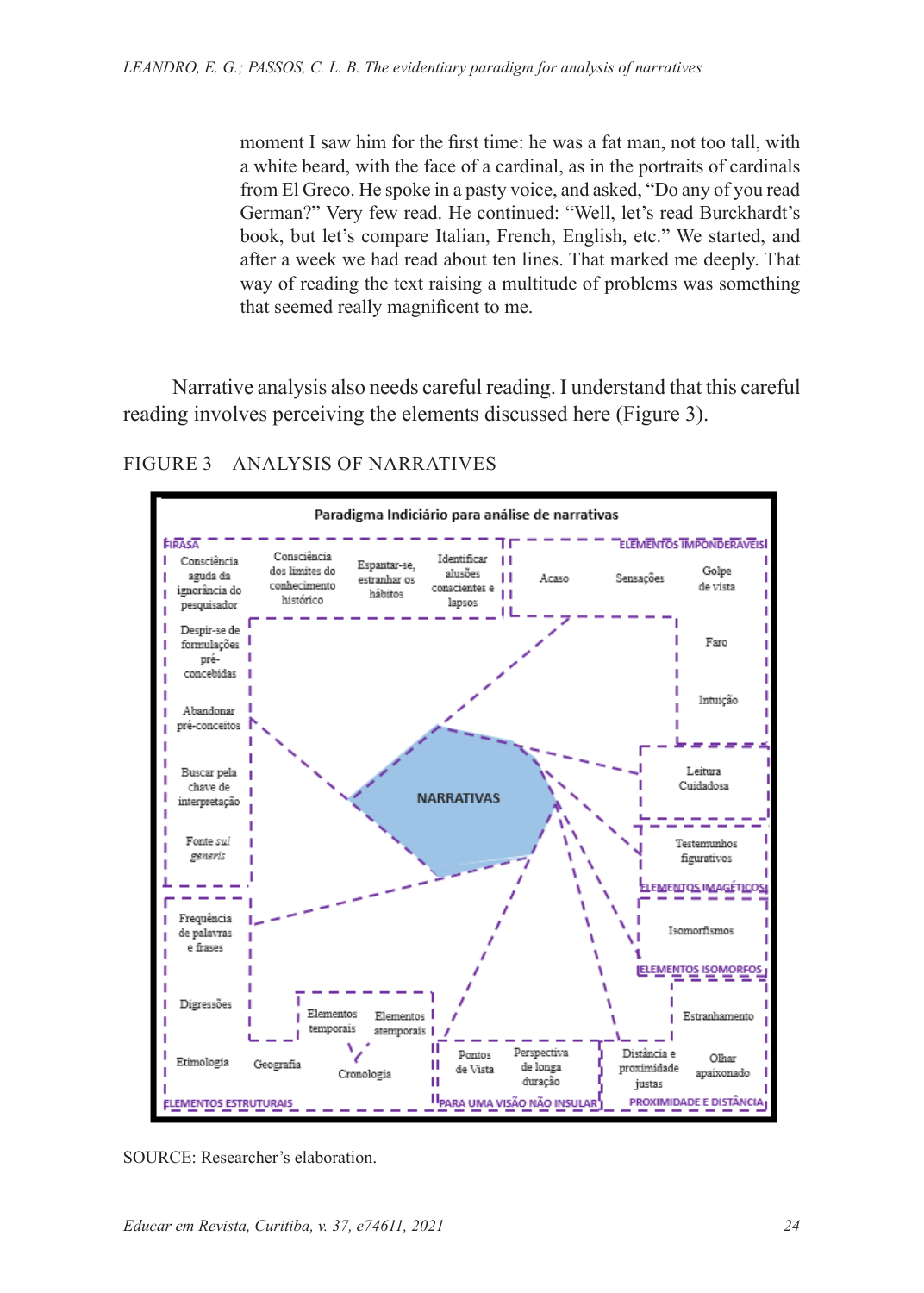Finding narrative evidence and using the evidentiary paradigm in research requires care. In this article, when seeking to present contributions from the evidentiary paradigm for the analysis of narratives in research in the field of Education, I found a multiplicity of elements that can assist researchers during this task.

Ginzburg left many clues in his productions, and every researcher who looks at the productions of this Italian historian can find them. I found some. The fact is: I was able to perceive the richness of the evidentiary paradigm for the development of research that takes narratives as documents to understand educational phenomena.

# **REFERENCES**

BAKHTIN, Mikhail. *Estética da criação verbal.* São Paulo: Martins Fontes, 1997.

BOLÍVAR, Antônio; DOMINGO, Jesús; FERNÁNDEZ, Manuel. *La investigación biográfica-narrativa en educación*: enfoque y metodologia*.* Madrid: La Muralia, 2001.

BURNS, Edward M. *História da civilização ocidental*: do homem das cavernas até a bomba atômica – O drama da raça humana. Porto Alegre: Editora Globo. 1972.

CABRERA, Mônica A. O paradigma indiciário e as representações sociais dos professores dos anos iniciais do Ensino Fundamental acerca de seu papel. *In*: Encontro de Ensino, Pesquisa e Extensão da Unoeste – ENEPE, 2012, Presidente Prudente. *Anais* [...]. Presidente Prudente: Unoeste, 2012. Available from: http://www.unoeste. br/site/enepe/2012/suplementos/area/Humanarum/Ci%C3%AAncias%20Humanas/ Educa%C3%A7%C3%A3o/O%20PARADIGMA%20%20INDICI%C3%81RIO%20 E%20AS%20REPRESENTA%C3%87%C3%95ES%20SOCIAIS%20DOS%20 PROFESSOR%20ES%20DOS%20ANOS%20INICIAIS%20DO%20ENSINO%20 FUNDAMENTAL%20ACERCA%20DE%20SEU%20PAPEL.pdf. Access on: may 2020.

COELHO, Ana Luíza F. O paradigma indiciário como metodologia para estudos historiográficos. *In*: Fórum Ensino, Pesquisa, Extensão, Gestão – FEPEG, 8., 2014, Montes Claros, MG. *Anais* [...]. Available from: http://www.fepeg2014.unimontes. br/?q=printpdf/node/25925. Access on: aug. 15, 2018

GARNICA, Antonio Vicente M. Filosofia da educação matemática: algumas ressignificações e uma proposta de pesquisa. *In*: BICUDO, Maria Aparecida V. (ed.). *Pesquisa em educação matemática*: concepções e perspectivas. São Paulo: Editora UNESP, 1999.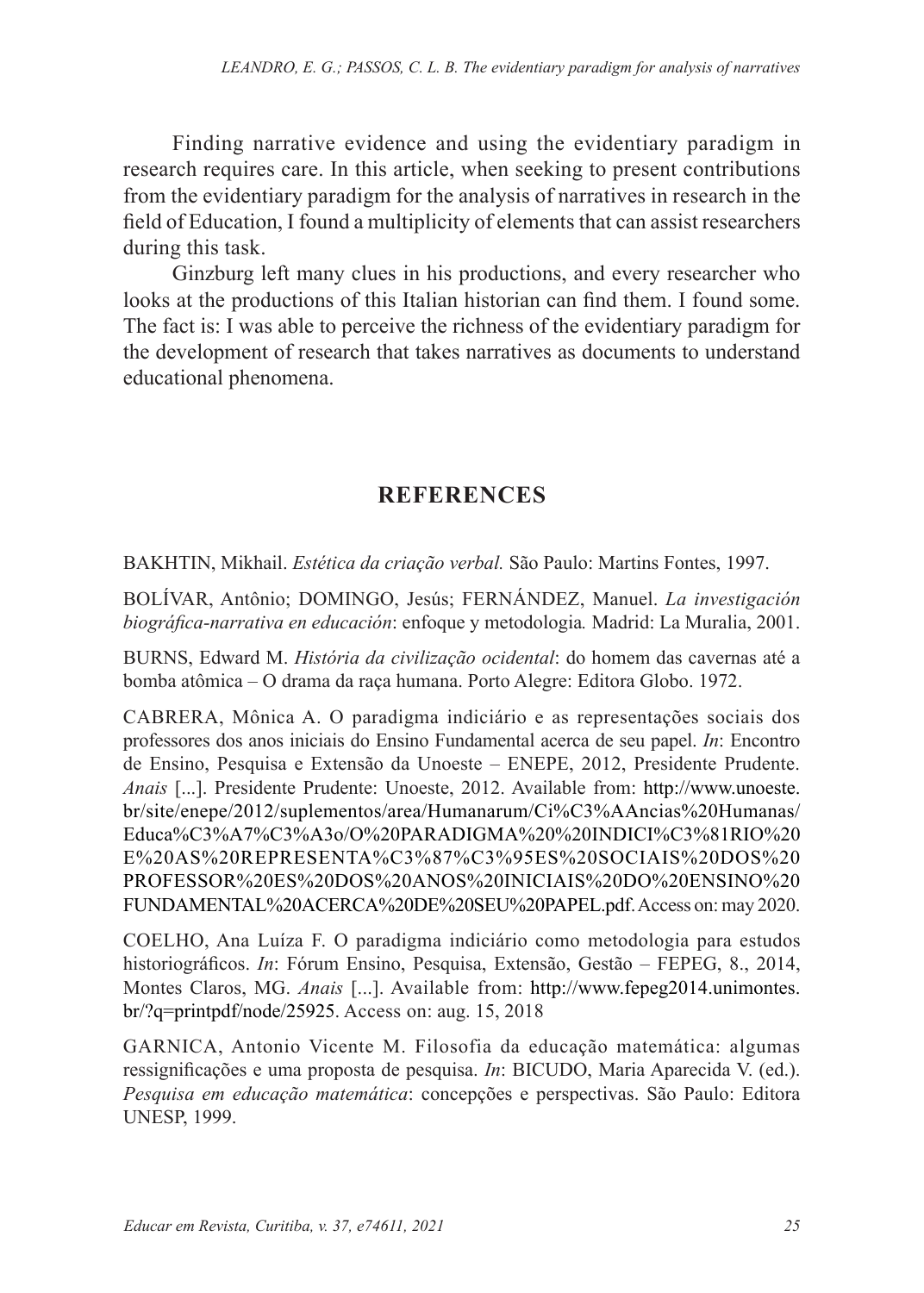GIOVANI, Fabiana; SOUZA, Nathan B. *Bakhtin e a Educação*: a ética, a estética e a cognição. São Carlos: Pedro e João Editores, 2014.

GINZBURG, Carlo. *Mitos, emblemas e sinais*: morfologia e história. Tradução: Federico Carotti. São Paulo: Companhia das Letras, 1989.

GINZBURG, Carlo. História e cultura: conversa com Carlo Ginzburg. *Estudos Históricos*, Rio de Janeiro, v. 3, n. 6, p. 254-263, 1990. Available from: http://nei.ufes.br/sites/nei. ufes.br/files/Hist%C3%B3ria%20e%20cultura\_Conversa%20com%20Ginzburg.pdf. Access on: june 13, 2019.

GINZBURG, Carlo. Descobertas de um espectador [Entrevista concedida a] Maria Lúcia G. Pallares-Burke. *Folha de São Paulo*, São Paulo, jun. 1999. Available from: https:// www1.folha.uol.com.br/fsp/mais/fs13069912.htm. Access on: aug. 15, 2018.

GINZBURG, Carlo. *Olhos de madeira*: nove reflexões sobre a distância. São Paulo: Companhia das Letras, 2001.

GINZBURG, Carlo. *Nenhuma ilha é uma ilha*: quatro visões da literatura inglesa. São Paulo: Companhia das Letras, 2004.

GINZBURG, Carlo. *O queijo e os vermes*: O cotidiano e as ideias de um moleiro perseguido pela Inquisição. São Paulo: Companhia das Letras, 2006.

GINZBURG, Carlo. *O fio e os rastros*: verdadeiro, falso, fictício. São Paulo: Companhia das Letras, 2007.

GINZBURG, Carlo. *Os Andarilhos do bem*: feitiçaria e cultos agrários nos séculos XVI e XVII. São Paulo: Companhia das Letras, 2010.

GINZBURG, Carlo. *História noturna*: decifrando o sabá. São Paulo: Companhia das Letras, 2012.

GINZBURG, Carlo. *Medo, reverência, terror*: quatro ensaios de iconografia política. São Paulo: Companhia das Letras, 2014.

GOMES, Emanuelle Garcia. O símbolo dos olhos através do "paradigma indiciário" de Carlo Ginzburg. *Revista Espaço Acadêmico*, Maringá, n. 193, jun. 2017. Available from: http://www.periodicos.uem.br/ojs/index.php/EspacoAcademico/article/ view/33414/19457. Access on: june 25, 2019.

JOVCHELOVITCH, Sandra; BAUER, Martin W. Entrevista narrativa. *In*: BAUER, M. W. GASKELL, G. *Pesquisa qualitativa com texto, imagem e som.* Tradução: Pedrinho Guareschi. Petrópolis: Vozes, 2002.

LEONARDI, Paula; AGUIAR, Thiago B. As potencialidades para o uso da obra de Carlo Ginzburg na História da Educação. *Revista Tempos e Espaços em Educação*, São Cristovão, SE, v. 5, p. 107-123, jul./dez. 2010. Available from: https://seer.ufs.br/index. php/revtee/article/view/2231/1902. Access on: june 13, 2019.